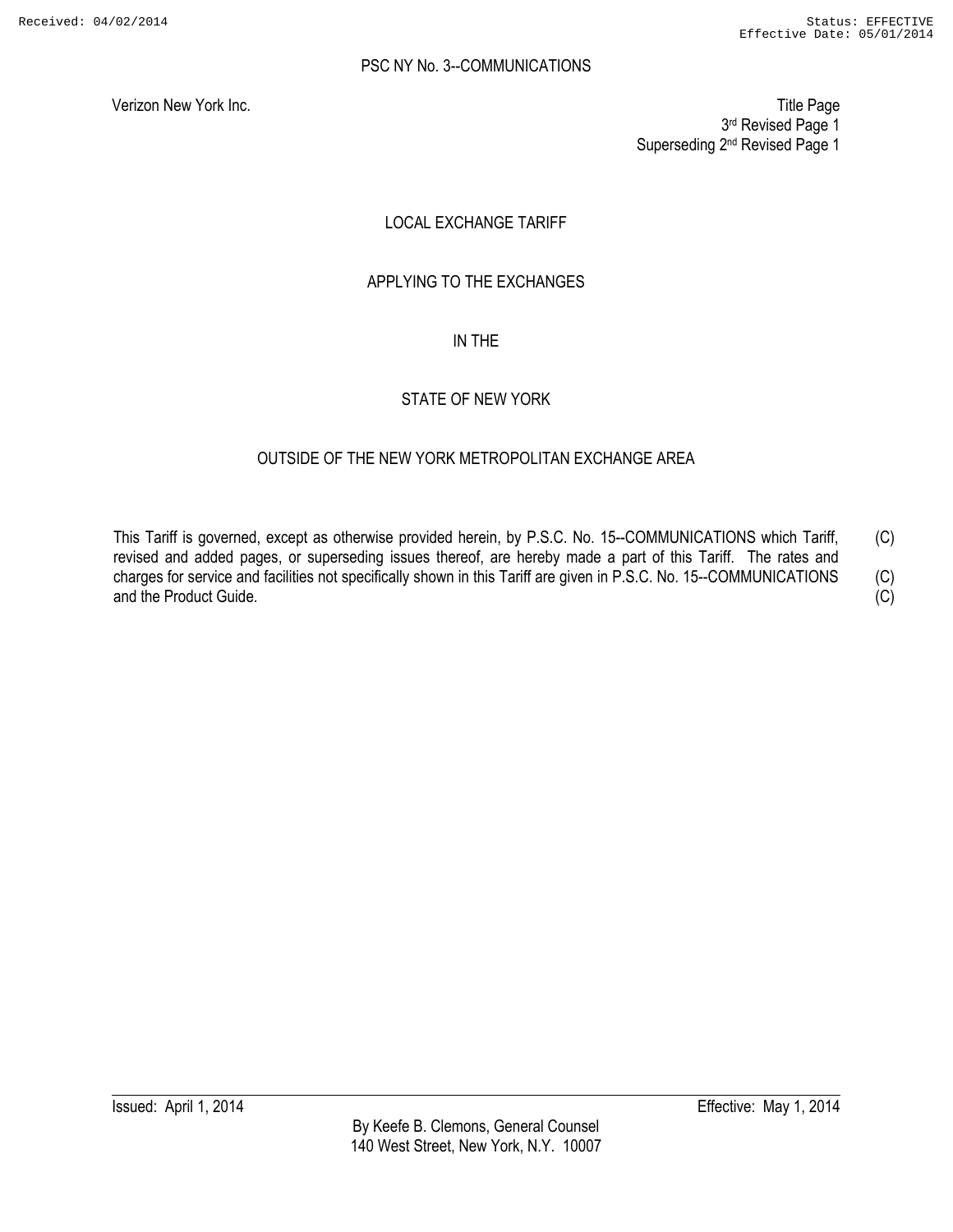┐

(N)

┘

#### PSC NY No. 3--COMMUNICATIONS

Verizon New York Inc. Preface 1<sup>st</sup> Revised Page 1 Superseding Original Page 1

# LOCAL EXCHANGE TARIFF OUTSIDE OF THE NEW YORK METROPOLITAN EXCHANGE AREA

#### Services Transferred to the Product Guide

1. Pursuant to the provisions of § 92-g of the New York Public Service Law, Verizon New York Inc. ("Verizon" or "the Company") will be transferring certain services listed in this Tariff and in other Verizon Tariffs to the Company's online Product Guide (the "Guide"), along with relevant general regulations relating to those services. The fact that a particular service has not been transferred from a Verizon tariff to the Guide does not necessarily mean that it is not eligible for such a transfer or that it will not be transferred at some point in the future. From time to time, new products or services may be added to the Guide, existing products or services may be removed, and the terms and conditions of any offering, including price, may change. When it becomes effective, the Guide will be available at http://www.verizon.com/tariffs/Sections.aspx?docnum=NYVICA0&type=T&sch=Y&se=Y&att=N&type

name=IT&tims\_Status=E&entity=VI.

- 2. Unless otherwise provided by contract between the customer and the Company, by purchasing a service after it is included in the Guide, or by continuing to purchase or utilize a service originally included in this Tariff or in any other Verizon Tariff, after the service is transferred to the Guide, a purchaser agrees to the applicable terms and conditions, including price, set forth in the Guide, as those terms and conditions may change from time to time. Terms and conditions, including price, set forth in Verizon's Tariffs will no longer apply to products after their transfer to the Guide.
- 3. Any carriers that concurred in this Tariff, in whole or in part, prior to the initial date on which services were transferred to the Guide will be deemed to have concurred in the corresponding provisions in the Guide, subject to any subsequent withdrawal or modification by such carriers of their concurrences.

#### Statement of Company's Reservation of Objections and Adjustment Provisions

The rates and changes issued April 2, 1982 shown on the Pages listed below reflect the Commission's Order of March 26, 1982, in Case 27995, and are without waiver of or prejudice to any rights or objections of New York Telephone Company with respect to such Order. Section 1

| <b>OCULUIT</b> I         |                     |                                                                                                |
|--------------------------|---------------------|------------------------------------------------------------------------------------------------|
| Rate Schedule            |                     | Original Pages 4, 5, 7, 8, 10, 12, 15                                                          |
| Amityville               | $\sim 100$          | Original Pages 1, 2, 3, 4, 5                                                                   |
| Cold Spring Harbor       | $\sim 100$          | Original Pages 1, 2, 3, 4, 5                                                                   |
| Farmingdale              | $\sigma_{\rm{max}}$ | Original Pages 1, 2, 3, 4, 5, 6                                                                |
|                          |                     | Section 2 - Rate Schedule - Original Pages 2, 5, 6, 7, 9, 10, 11, 12, 14, 16, 17               |
|                          |                     | Section 3 - Rate Schedule - Original Pages 2, 4, 5, 6, 7, 11, 14, 1st Revised Page 3           |
|                          |                     | Section 4 - Rate Schedule - Original Pages 2, 4, 5, 6, 7, 8, 9, 10, 11, 12, 1st Revised Page 3 |
|                          |                     | Section 5 - Rate Schedule - Original Pages 2, 5, 6, 9, 11, 1st Revised Pages 3, 4, 7, 8        |
|                          |                     | Section 6 - Rate Schedule - Original Pages 1, 3, 5, 6, 7, 9, 13, 1st Revised Pages 2, 8        |
|                          |                     | 1095 Avenue of the Americas, New York, N.Y. 10036                                              |
| Issued: June 24, 1983    |                     | By Gerald M. Oscar, General Attorney                                                           |
| Effective: July 31, 1983 |                     |                                                                                                |
|                          |                     | Effective July 22, 1983, under authority of the Public Service Commission, State of New York,  |
|                          |                     | Special Permission Order No. 5357, dated Jul 22, 1983.                                         |
|                          |                     |                                                                                                |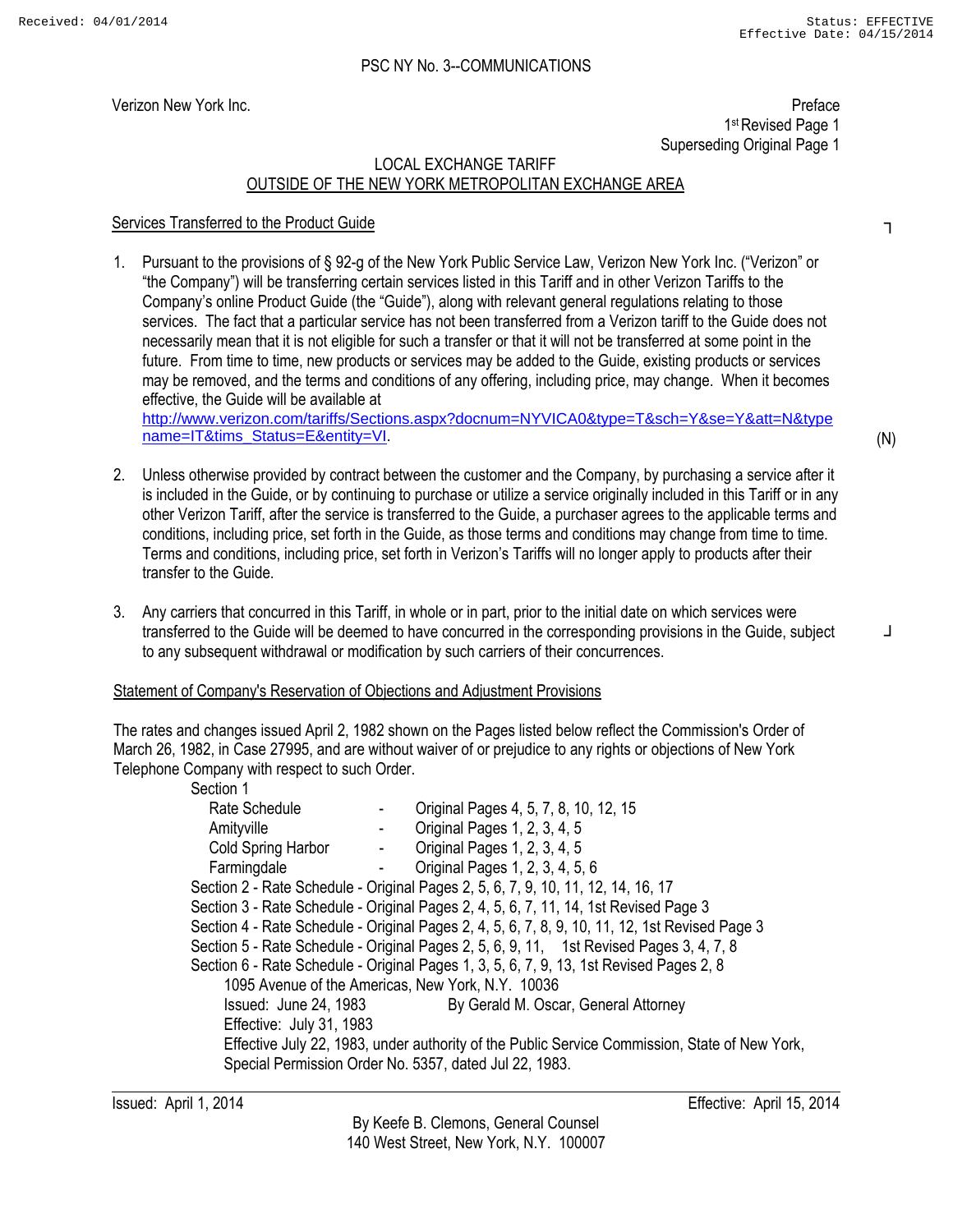Verizon New York Inc. **Preface** 

Original Page 2

#### LOCAL EXCHANGE TARIFF OUTSIDE OF THE NEW YORK METROPOLITAN EXCHANGE AREA

#### Statement of Company's Reservation of Objections and Adjustment Provisions

ITEM 1 NO LONGER APPLICABLE

ITEM 2 NO LONGER APPLICABLE

#### ITEM 3

 The rates and changes issued August 2, 1982 shown on the pages listed below reflect the Commission's Order of March 26 and July 23, 1982, in Case 27995, and are without waiver of or prejudice to any rights or objections of New York Telephone Company with respect to such Order.

| Section 1 | 4th Revision<br>Rate Schedule<br>- Pages 4, 5, 15<br>Section 2<br>- Page 5<br>- Page 5<br>Section 12<br>- Pages 5, 6<br>Section 18 |
|-----------|------------------------------------------------------------------------------------------------------------------------------------|
| Section 2 | 4th Revision<br>Rate Schedule - Pages 2, 5, 6, 7, 16, 17                                                                           |
| Section 3 | 4th Revision<br>Rate Schedule - Pages 2, 5, 6, 7                                                                                   |
| Section 4 | 4th Revision<br>Rate Schedule - Pages 2, 5, 6, 7                                                                                   |
| Section 5 | 4th Revision<br>Rate Schedule - Pages 2, 5, 6                                                                                      |
| Section 6 | 4th Revision<br>Rate Schedule - Pages 1, 5, 6                                                                                      |

#### ITEM 5

The rates and changes issued May 18, 1983 and August 31, 1983 reflect the Commission's Order of May 11, 1983, in Case 28264, and are without waiver of or prejudice to any rights or objections of New York Telephone Company with respect to such Order.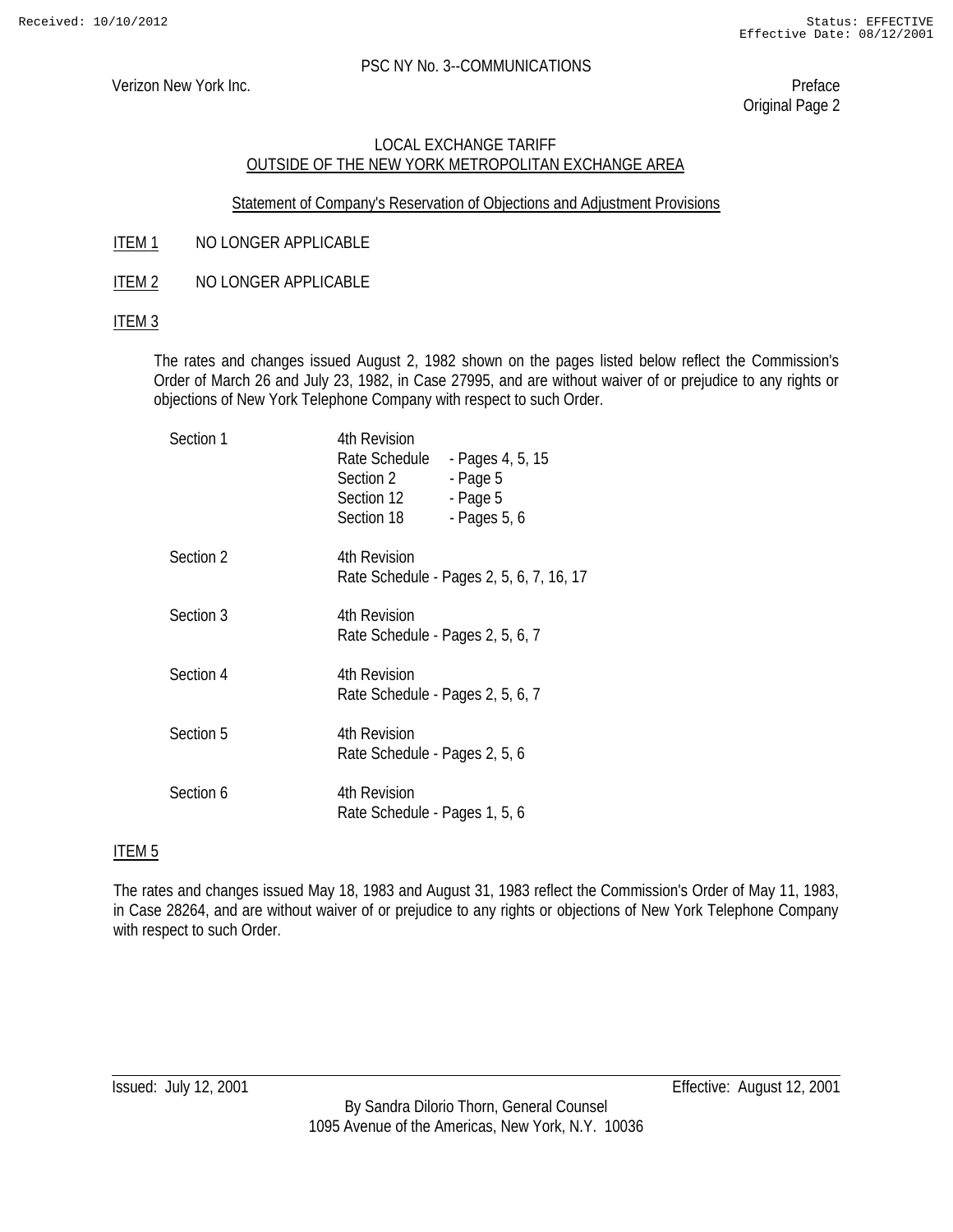Verizon New York Inc. **Preface** 1st Revised Page 3 Superseding Original Page 3

#### LOCAL EXCHANGE TARIFF

#### OUTSIDE OF THE NEW YORK METROPOLITAN EXCHANGE AREA Statement of Company's Reservation of Objections and/or Adjustment Provisions (Cont'd)

#### ITEM 6

The rates and changes issued June 28, 1984 and October 9, 1984 reflect the Commission's Order of June 22, 1984 and October 9, 1984 in Case 28601, and are without waiver of or prejudice to any rights or objections of New York Telephone Company with respect to such Order.

#### ITEM 7

 The rates and changes issued October 17, 1985, reflect the Commission's Order of October 11, 1985 in Case 28961, are without waiver of or prejudice to any rights or objections of New York Telephone Company with respect to such Order and are subject to the adjustment provisions of Section 113 of the Public Service Law.

#### ITEM 8

 The rates and changes issued August 29, 1986 reflect the Commission's Orders of October 11, 1985, May 2, 1986 and August 29, 1986 in Case 28961, are without waiver of or prejudice to any rights or objections of New York Telephone Company with respect to such Orders and are subject to the adjustment provisions of Section 113 of the Public Service Law.

#### ITEM 9

 The rates and changes issued December 28, 1990, reflect the Commission's Order of December 26, 1990 in Case 90-C-0191, are without waiver of or prejudice to any rights or objections of New York Telephone Company with respect to such Order and are subject to the adjustment provisions of Section 113 of the Public Service Law.

#### ITEM 10

The rates and changes issued December 28, 1993, reflect the Commission's Order of December 24, 1993 in Case 92-C-0665, are without waiver of or prejudice to any rights or objections of New York Telephone Company with respect to such Order.

#### ITEM 11

 The rates and changes issued April 21, 1997, reflect the Commission's Order of March 31, 1997 in Case 96-C-1174, are without waiver of or prejudice to any rights or objections of New York Telephone Company with respect to such Order and are subject to the adjustment provisions of Section 113 of the Public Service Law.

#### ITEM 12

The rates and changes issued August 31, 2000, reflect the Commission's Order of August 30, 2000 in Case Nos. 92- C-0665 and 97-C-1297, and are without waiver of, or prejudice to, any rights or objections of Verizon New York Inc. with respect to such Order.

#### ITEM 13

The rates and changes issued February 28, 2002, reflect the Commission's Order of February 27, 2002 in Case Nos. 00-C-1945 and 98-C-1357, and are without waiver of, or prejudice to, any rights or objections of Verizon New York Inc. with respect to such order and are subject to the adjustment provisions of Section 113 of the Public Service Law.

Issued in compliance with Order of the Public Service Commission dated February 27, 2002 in Cases 00-C-1945 and 98-C-1357.

See Preface Item 13 for Statement of Company's Reservation of Objections.

Issued: February 28, 2002 Effective: March 1, 2002

By Sandra Dilorio Thorn, General Counsel

 $\overline{\phantom{a}}$ 

(N) 」

1095 Avenue of the Americas, New York, N.Y. 10036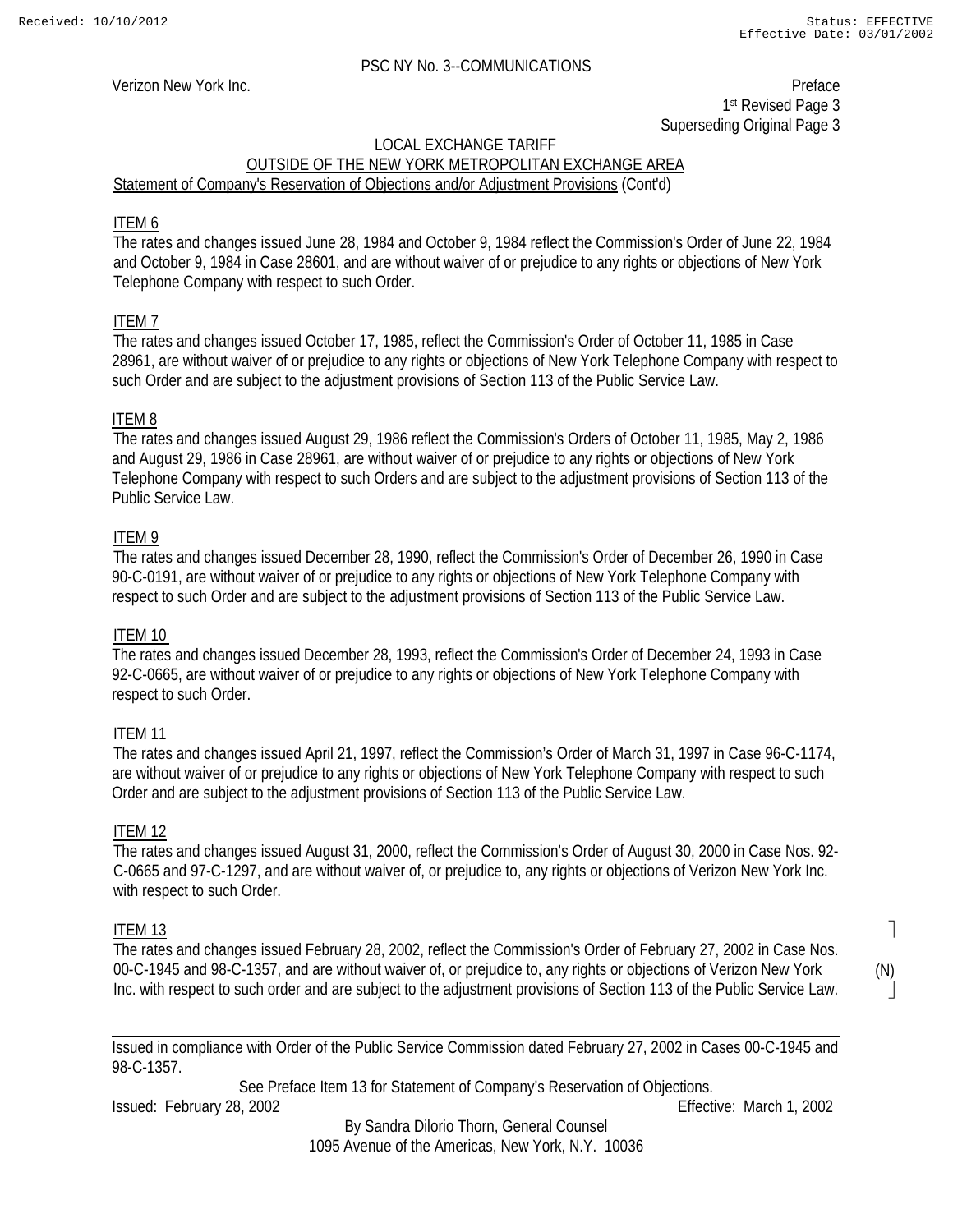Verizon New York Inc. **Preface** 2<sup>nd</sup> Revised Page 4 Superseding 1st Revised Page 4

#### LOCAL EXCHANGE TARIFF OUTSIDE OF THE NEW YORK METROPOLITAN EXCHANGE AREA Statement of Company's Reservation of Objections and/or Adjustment Provisions (Cont'd)

#### ITEM 14

 The rates and changes issued May 13, 2002 reflect the Commission's Order of February 27, 2002 in Case Nos. 00-C-1945 and 98-C-1357, and are without waiver of, or prejudice to, any rights or objections of Verizon New York Inc. with respect to such Order.

#### ITEM 15

 The changes issued on February 15, 2008 are filed pursuant to the order issued by the Commission on January 17, 2008 in Cases 06-C-0897 and 07-C-0610 (the "Order"), and are without waiver of or prejudice to any rights or objections of Verizon New York Inc. with respect to the Order. Verizon New York Inc. reserves its rights to withdraw or modify such changes to the extent consistent with any Commission reconsideration or clarification of the Order, or with any judicial review of the Order.

#### ITEM 16

 The tariff amendments issued on May 17, 2013, are filed in compliance with the Commission's May 16, 2013 Order Denying Tariff Filing in Case 13-C-0145, and are without prejudice to any objections that the Company may interpose to the provisions of that order in any appropriate proceeding. The Company specifically reserves such objections, as well as its right to further modify this tariff based on subsequent changes in the governing law.

Issued in compliance with the Public Service Commission's Order of May 16, 2013 in Case 13-C-0145.

(N)

1

(N)

 $\overline{\phantom{a}}$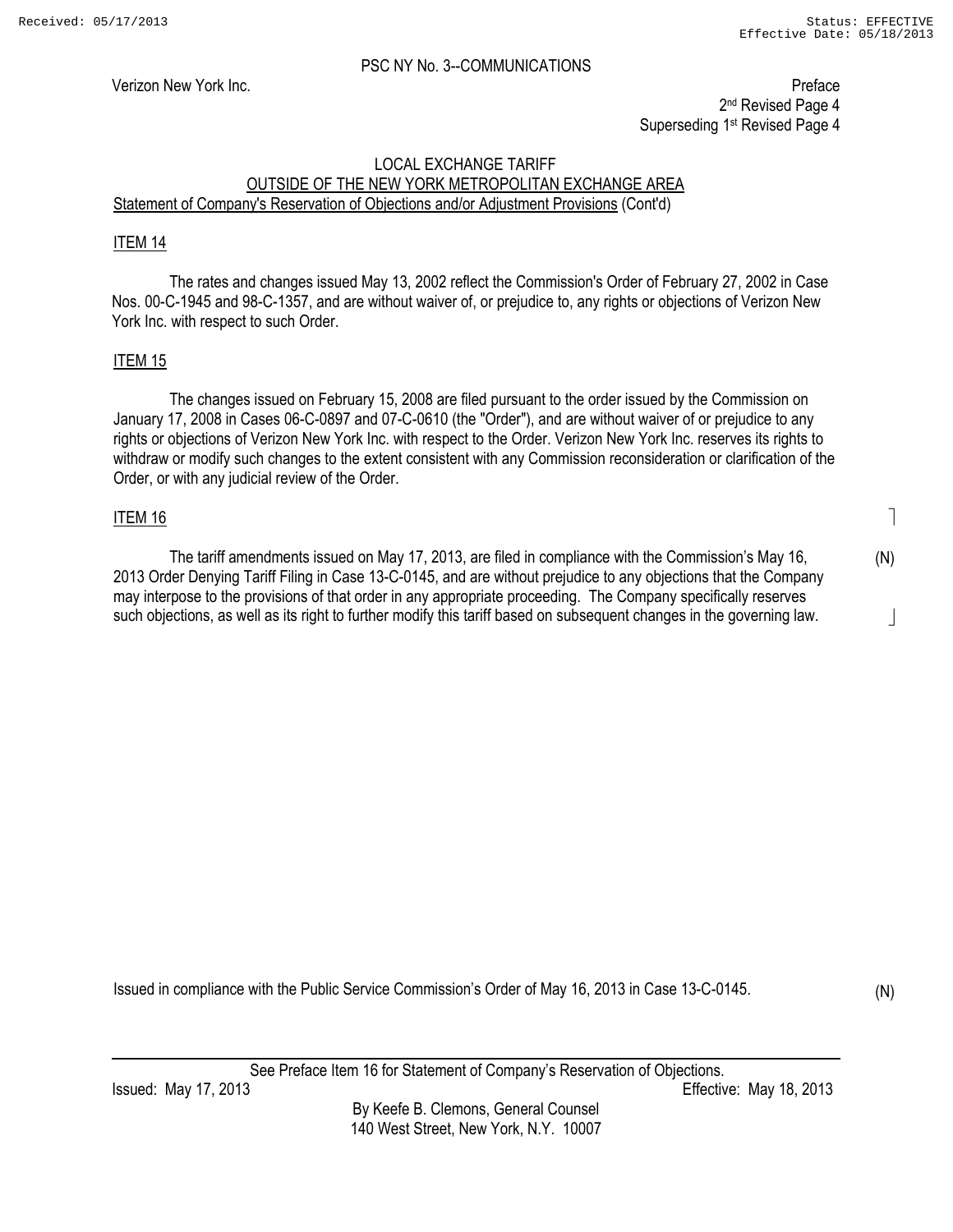Verizon New York Inc. **Foreword** 

Original Page 1

# LOCAL EXCHANGE TARIFF OUTSIDE OF THE NEW YORK METROPOLITAN EXCHANGE AREA

Effective January 1, 1983, in accordance with the order of the Federal Communications Commission (FCC) in Docket 20828, customer premises equipment, as defined by the FCC, will be provided by New York Telephone Company for use with new or existing service only so long as such equipment is available from Company inventory acquired prior to January 1, 1983, except as otherwise permitted by the FCC.

The services in this Tariff are not affected by this FCC decision and will continue to be offered by Verizon New York Inc. to its subscribers, subject to such limitations as set forth in this Tariff.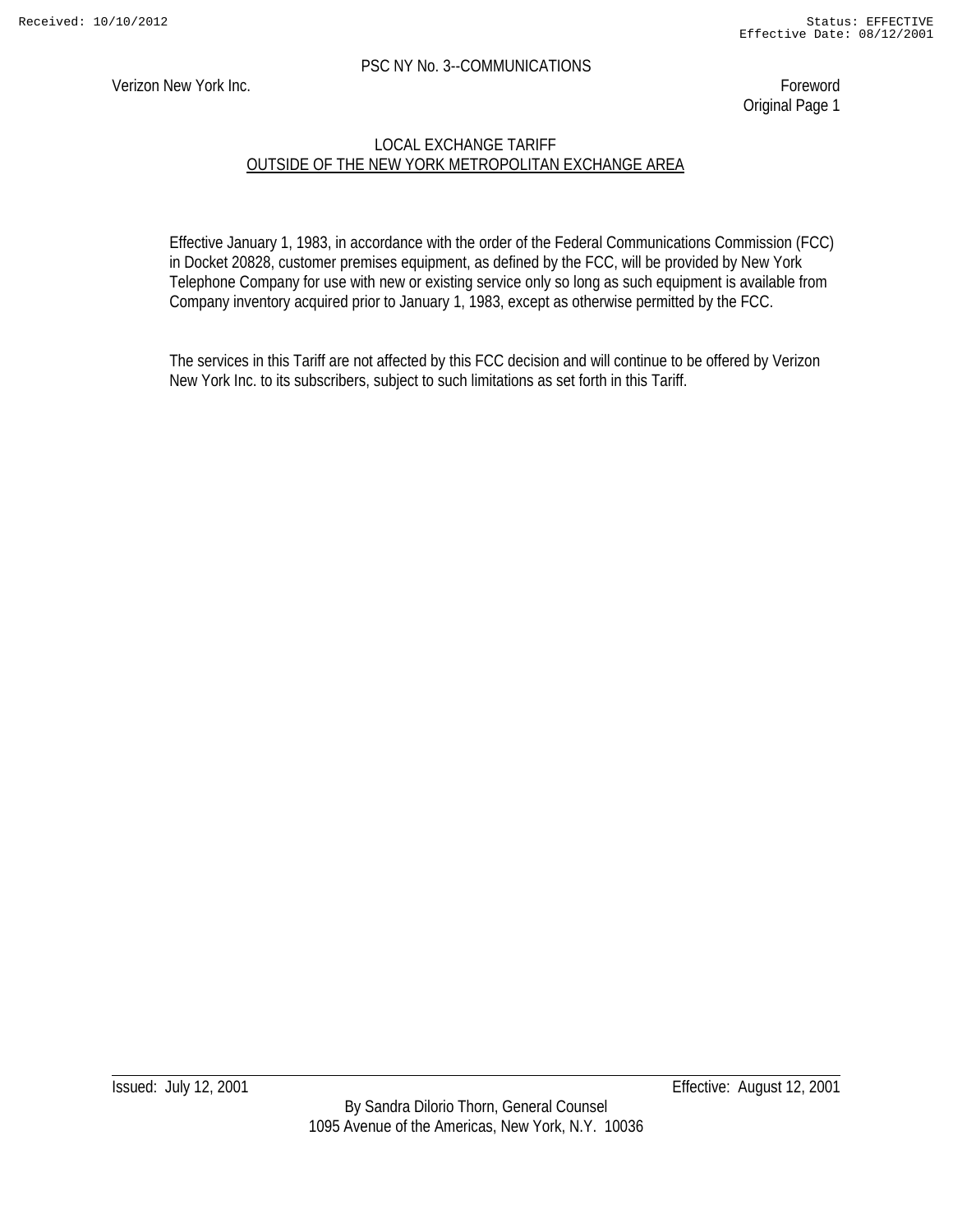Verizon New York Inc. Contents 1st Revised Page 1 Superseding Original Page 1

#### LOCAL EXCHANGE TARIFF OUTSIDE OF THE NEW YORK METROPOLITAN EXCHANGE AREA

EXPLANATION OF SYMBOLS

INDEX

| <b>SECTION 2</b><br>WESTCHESTER AND ROCKLAND<br>(D)<br>(D)<br><b>SECTION 3</b><br>EASTERN AREA UPSTATE<br>(D)<br>(D)<br>NORTHERN AREA UPSTATE<br><b>SECTION 4</b><br>(D)<br>(D)<br>CENTRAL AREA UPSTATE<br><b>SECTION 5</b><br>(D)<br>(D)<br><b>WESTERN AREA UPSTATE</b><br><b>SECTION 6</b><br>(D)<br>(D)<br>(N)<br>RATES AND CHARGES<br><b>SECTION 7</b> | LONG ISLAND SUBURBAN | <b>SECTION 1</b> | (D)<br>(D) |
|------------------------------------------------------------------------------------------------------------------------------------------------------------------------------------------------------------------------------------------------------------------------------------------------------------------------------------------------------------|----------------------|------------------|------------|
|                                                                                                                                                                                                                                                                                                                                                            |                      |                  |            |
|                                                                                                                                                                                                                                                                                                                                                            |                      |                  |            |
|                                                                                                                                                                                                                                                                                                                                                            |                      |                  |            |
|                                                                                                                                                                                                                                                                                                                                                            |                      |                  |            |
|                                                                                                                                                                                                                                                                                                                                                            |                      |                  |            |
|                                                                                                                                                                                                                                                                                                                                                            |                      |                  |            |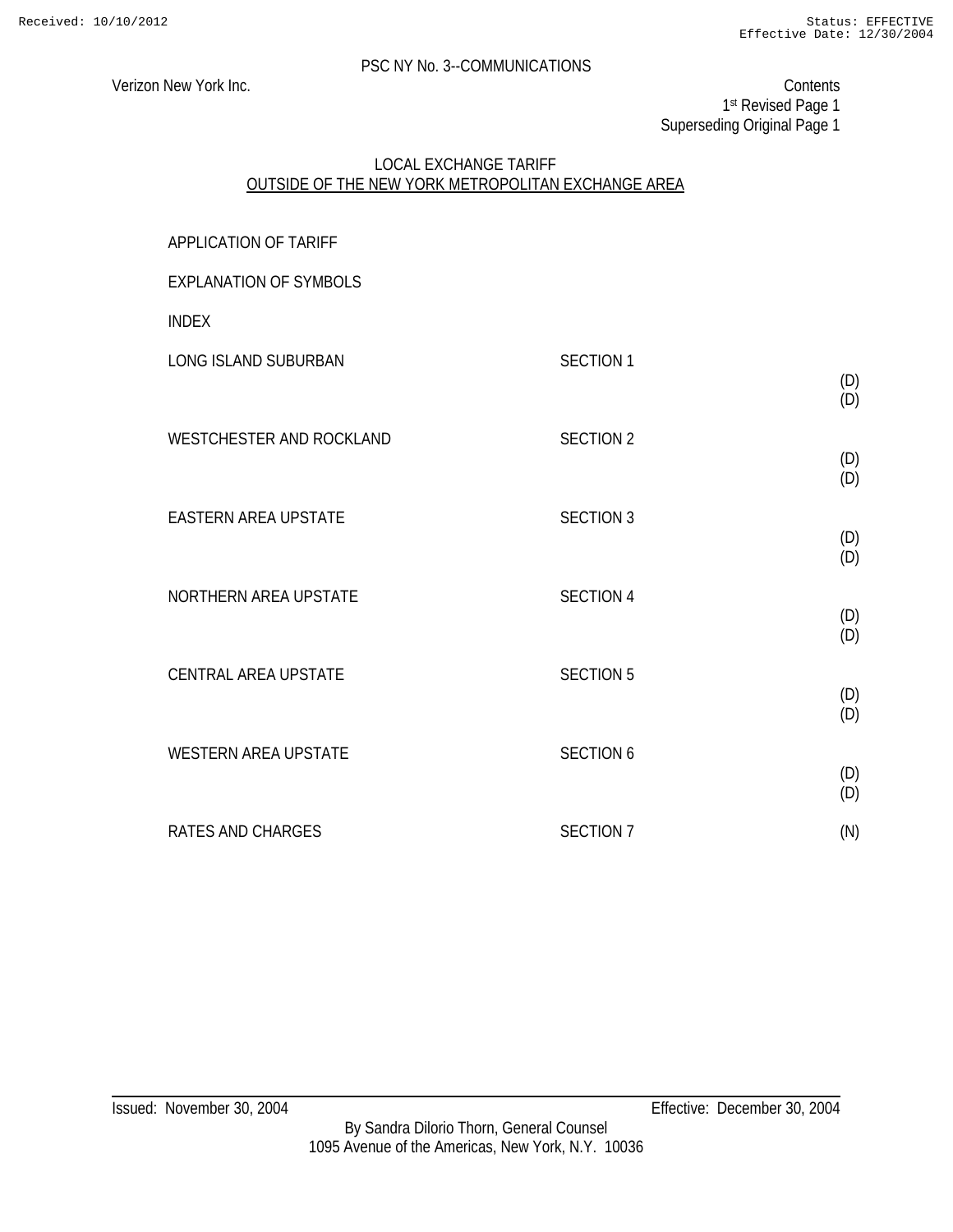Verizon New York Inc. Symbols

Original Page 1

# LOCAL EXCHANGE TARIFF OUTSIDE OF THE NEW YORK METROPOLITAN EXCHANGE AREA

- (C) INDICATES CHANGED RATE OR REGULATION
- (D) INDICATES DISCONTINUED RATE OR REGULATION.
- (N) INDICATES NEW RATE OR REGULATION.
- (T) INDICATES CHANGE IN TEXT.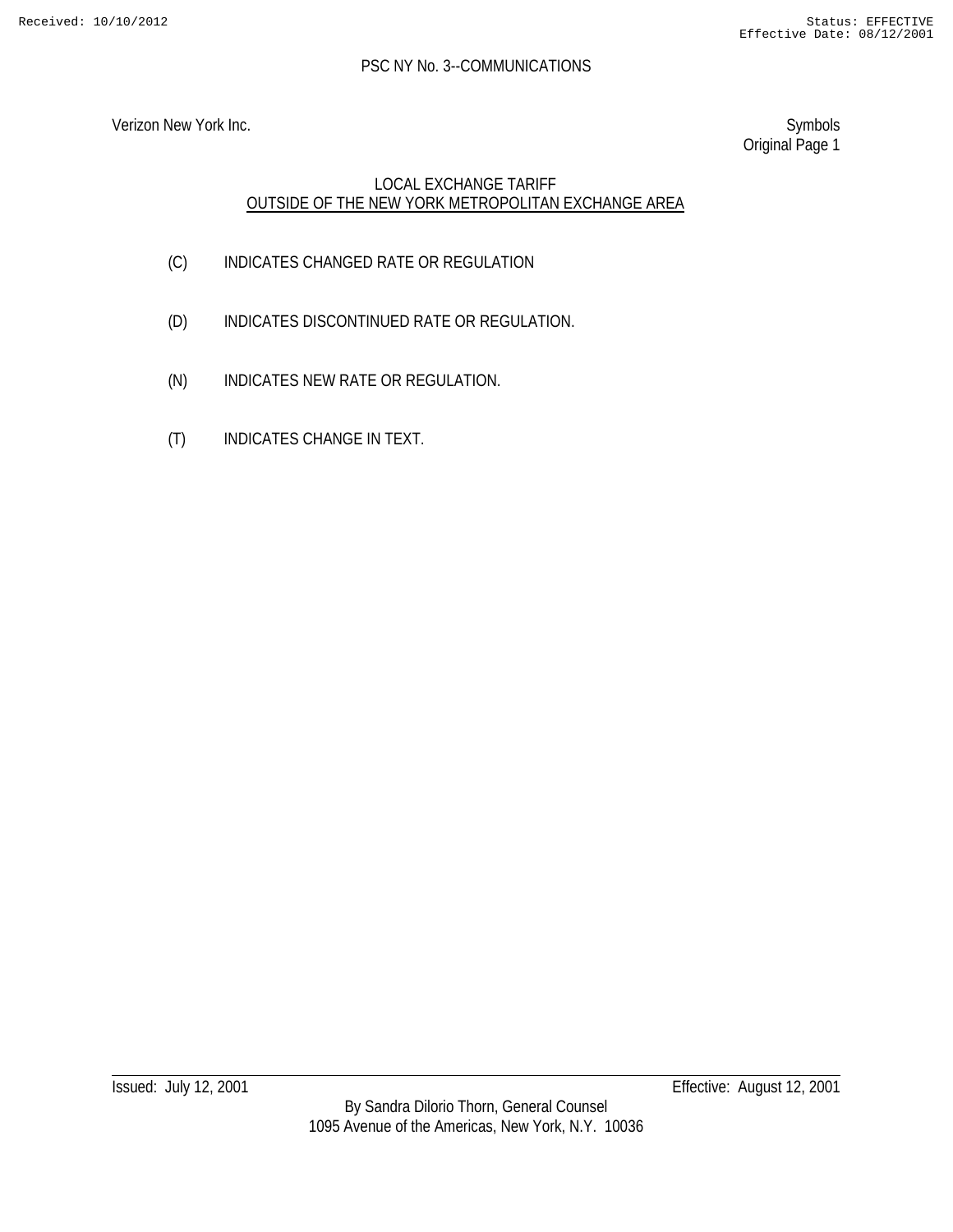Verizon New York Inc. **Application** 

Original Page 1

#### LOCAL EXCHANGE TARIFF OUTSIDE OF THE NEW YORK METROPOLITAN EXCHANGE AREA

This Tariff contains the schedules of rates and specific regulations applicable to local exchange telephone service furnished within the exchanges in the State of New York in the Poughkeepsie, Albany, Syracuse, Binghamton, and Buffalo Local Access and Transport Areas (LATAs) and the Upper Westchester, Rockland, West Suffolk and East Suffolk Regions and the Exchanges of Amityville, Cold Spring Harbor and Farmingdale in the New York Metropolitan LATA.

The rates, charges and rentals for classes of service and facilities not specifically shown in this Tariff are given in PSC NY. Nos. 1 and 2--COMMUNICATIONS.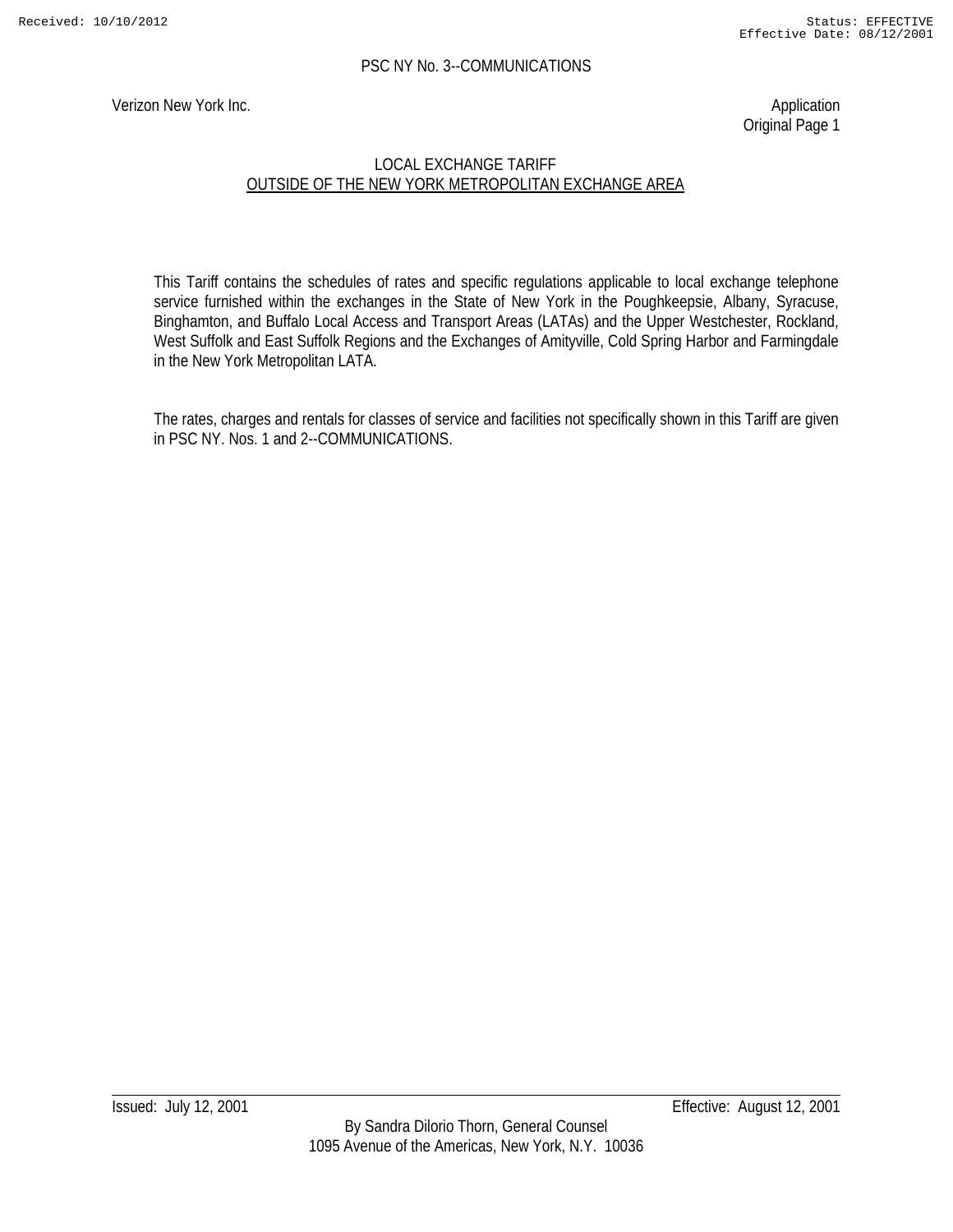Verizon New York Inc. **Index** 

Original Page 1

#### LOCAL EXCHANGE TARIFF OUTSIDE OF THE NEW YORK METROPOLITAN EXCHANGE AREA

(Location of central office is the same as the exchange name except as otherwise shown.)

| Exchange                                     | <b>Section</b> | <b>Localities Served</b>                                                                                                                                                                           |
|----------------------------------------------|----------------|----------------------------------------------------------------------------------------------------------------------------------------------------------------------------------------------------|
| <b>AKRON</b>                                 | 6              | Akron                                                                                                                                                                                              |
| <b>ALBANY</b><br>(Central offices at Albany, | 3              | Albany, Delmar, East Greenbush,<br>East Schodack, Elsmere, Feura<br>Delmar and East Greenbush) Bush,<br>Guilderland, Loudonville, Menands,<br>New Scotland, Rensselaer Slingerlands,<br>Unionville |
| <b>ALBION</b>                                | 6              | Albion, Barre Center, Eagle Harbor<br>East Gaines, West Barre                                                                                                                                      |
| <b>ALDEN</b>                                 | 6              | Alden, Cowlesville, Crittenden,<br>Mill Grove                                                                                                                                                      |
| ALEXANDRIA BAY                               | 4              | Alexandria Bay, Fineview, Plessis, Pt.<br>Vivian, Redwood, Thousand Island Park                                                                                                                    |
| <b>ALTAMONT</b>                              | 3              | Altamont, Guilderland Center                                                                                                                                                                       |
| AMAGANSETT                                   | 1              | Amagansett, Beach Hampton                                                                                                                                                                          |
| AMBER                                        | 5              | Amber, Marietta, Otisco Valley                                                                                                                                                                     |
| AMENIA                                       | 3              | Amenia, Lake Amenia, Macedonia,<br>Sharon Station, Wassaic                                                                                                                                         |
| AMITYVILLE                                   | 1              | Amityville                                                                                                                                                                                         |
| AMSTERDAM                                    | 3              | Amsterdam, Cranesville, Fort Johnson,<br>Hagaman, Harrower, West Galway                                                                                                                            |
| ANGELICA                                     | 6              | Angelica                                                                                                                                                                                           |
| ANGOLA                                       | 6              | Angola, Brant, Farnham                                                                                                                                                                             |
| ANTWERP                                      | 4              | Antwerp                                                                                                                                                                                            |
|                                              |                |                                                                                                                                                                                                    |

Issued: July 12, 2001 Effective: August 12, 2001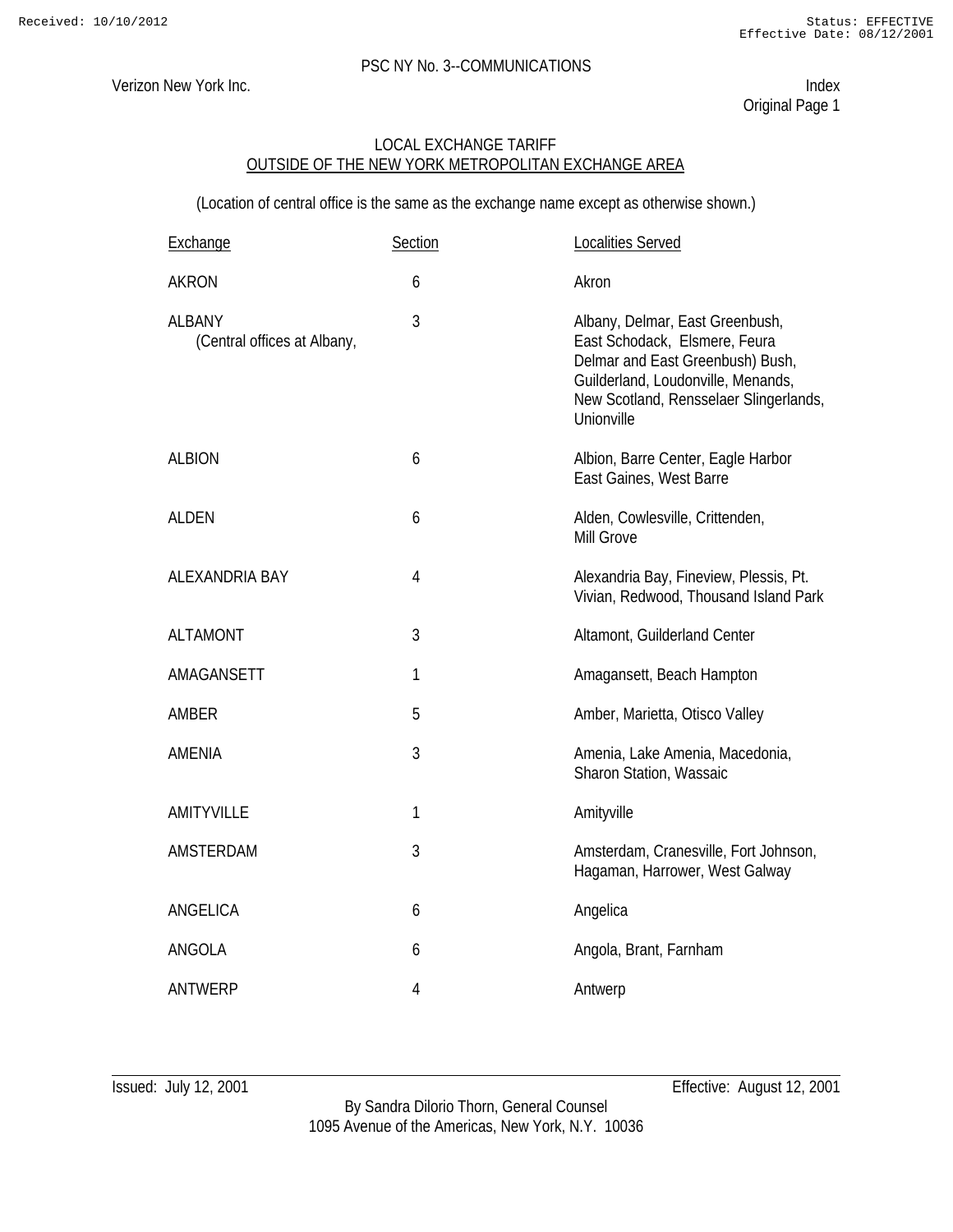Verizon New York Inc. **Index** 

Original Page 2

#### LOCAL EXCHANGE TARIFF OUTSIDE OF THE NEW YORK METROPOLITAN EXCHANGE AREA

(Location of central office is the same as the exchange name except as otherwise shown.)

| Exchange                                            | <b>Section</b> | <b>Localities Served</b>                                                             |
|-----------------------------------------------------|----------------|--------------------------------------------------------------------------------------|
| <b>ARCADE</b>                                       | 6              | Arcade, Delevan, Freedom,<br>Sandusky, Yorkshire                                     |
| ARGYLE                                              | 4              | Argyle, North Argyle, South Argyle                                                   |
| <b>ARKPORT</b>                                      | 5              | Arkport, Burns, South Dansville                                                      |
| <b>ARMONK VILLAGE</b><br>(Central office at Armonk) | $\overline{2}$ | Armonk                                                                               |
| <b>ATHENS</b><br>(Central Office at Catskill)       | $\mathfrak{Z}$ | Athens, West Athens                                                                  |
| <b>ATLANTIC</b><br>(Central office at Mastic Acres) | 1              | Mastic, Mastic Acres, Mastic<br>Beach, Shirley                                       |
| <b>ATTICA</b>                                       | 6              | Attica, Alexander, Bennington, Linden                                                |
| <b>AUBURN</b>                                       | 5              | Auburn, Aurelius, Cayuga, Fleming,<br>Fosterville, Oakwood, Sennett,<br>Throopsville |
| <b>AVERILL PARK</b>                                 | 3              | Averhill Park, Burden Lake, Crooked<br>Lake, Sand Lake, West Sand Lake               |
| <b>AVOCA</b>                                        | 5              | Avoca, Wallace                                                                       |
| <b>BABYLON</b>                                      | 1              | Babylon, Fire Island State Park,<br>Oak Beach, West Babylon, West Islip              |
| <b>BALDWINSVILLE</b>                                | 5              | Baldwinsville, Belgium, Plainville                                                   |
| <b>BALLSTON SPA</b>                                 | $\mathfrak{Z}$ | Ballston Spa, Rock City Falls,<br><b>West Milton</b>                                 |
| <b>BARKER</b>                                       | 6              | <b>Barker</b>                                                                        |

\_\_\_\_\_\_\_\_\_\_\_\_\_\_\_\_\_\_\_\_\_\_\_\_\_\_\_\_\_\_\_\_\_\_\_\_\_\_\_\_\_\_\_\_\_\_\_\_\_\_\_\_\_\_\_\_\_\_\_\_\_\_\_\_\_\_\_\_\_\_\_\_\_\_\_\_\_\_\_\_\_\_\_\_\_\_\_\_\_\_\_\_\_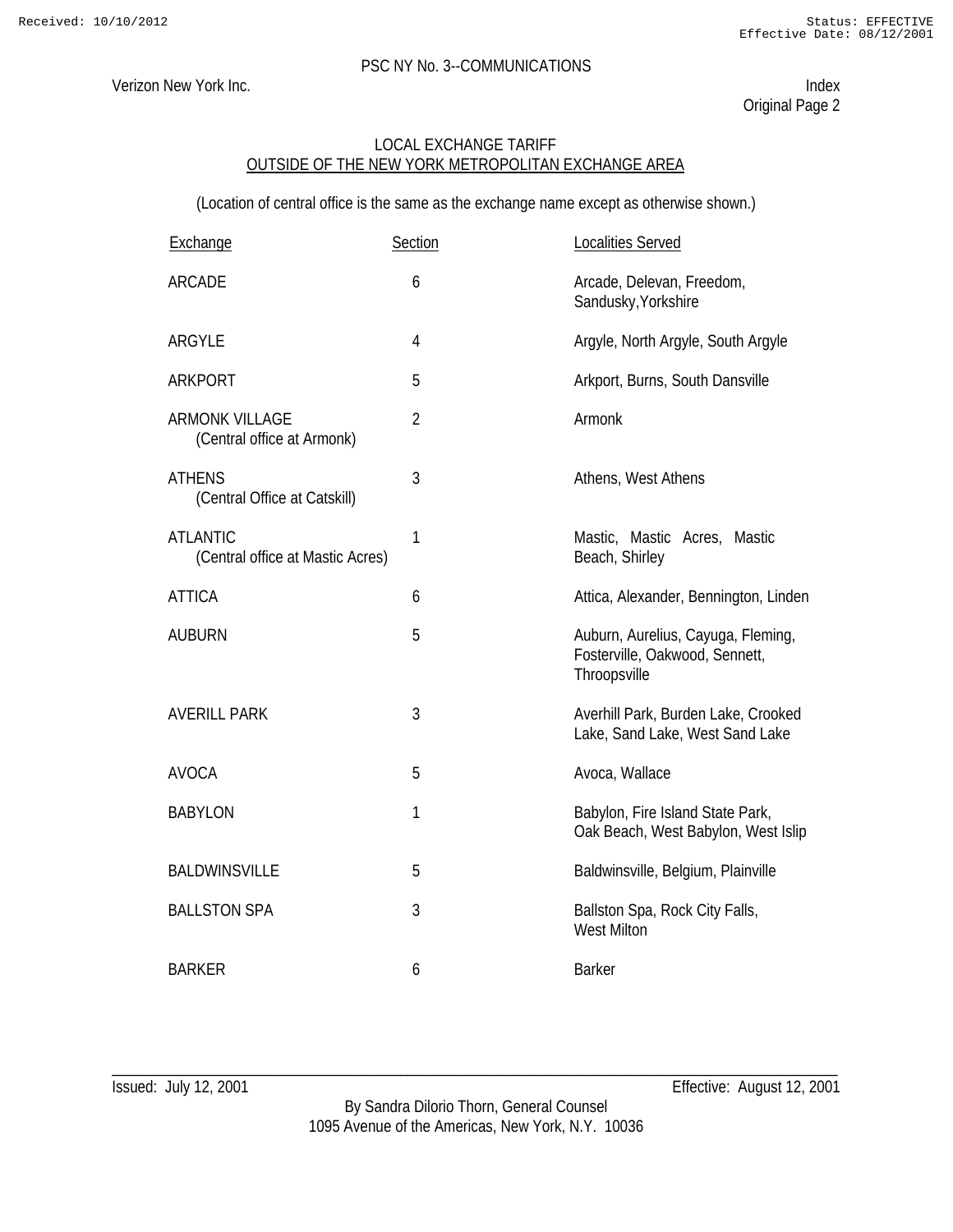Verizon New York Inc. **Index** 

Original Page 3

#### LOCAL EXCHANGE TARIFF OUTSIDE OF THE NEW YORK METROPOLITAN EXCHANGE AREA

(Location of central office is the same as the exchange name except as otherwise shown.)

| Exchange                                                                 | <b>Section</b> | <b>Localities Served</b>                                                                                                            |
|--------------------------------------------------------------------------|----------------|-------------------------------------------------------------------------------------------------------------------------------------|
| <b>BARNEVELD</b>                                                         | $\overline{4}$ | Barneveld, Gravesville, Hinckley,<br>Prospect, South Trenton, Trenton Falls                                                         |
| <b>BATAVIA</b>                                                           | 6              | Batavia, Bethany, East Bethany, Stafford                                                                                            |
| <b>BATH</b>                                                              | 5              | Bath, Kanona, Wheeler                                                                                                               |
| <b>BAYPORT</b><br>(Central offices at Sayville<br>and Patchogue)         | 1              | Bayport, Blue Point                                                                                                                 |
| <b>BAY SHORE</b>                                                         | 1              | Bay Shore, Brightwaters                                                                                                             |
| <b>BEACON</b><br>(Central offices at Beacon<br>and Fishkill)             | 3              | Beacon, Brinckerhoff, Brockway, Castle<br>Point, Chelsea, Fishkill, Glenham,<br>Wiccopee                                            |
| <b>BEDFORD VILLAGE</b>                                                   | $\overline{2}$ | Bedford Village, Banksville, Middle Patent                                                                                          |
| <b>BELFAST</b>                                                           | 6              | Belfast, Caneadea, Oramel                                                                                                           |
| <b>BELLPORT</b>                                                          | 1              | Bellport, Brookhaven, Hagerman                                                                                                      |
| <b>BELMONT</b>                                                           | 6              | Belmont, Belvidere                                                                                                                  |
| <b>BERNE</b>                                                             | 3              | Berne, East Berne, Gallupville, Knox<br>Thompsons Lake, Warners Lake,<br><b>West Berne</b>                                          |
| <b>BIG FLATS</b>                                                         | 5              | <b>Big Flats</b>                                                                                                                    |
| <b>BINGHAMTON</b><br>(Central offices at Binghamton<br>and Johnson City) | 5              | Binghamton, Conklin, Corbettsville,<br>East Maine, Johnson City, Kirkwood<br>Lester, Port Dickinson, West Chenango,<br>West Windsor |
| <b>BIRCHWOOD</b><br>(Central office at Mahopac)                          | 2              | Lake Lincolndale, Lincolndale,<br>Shenorock                                                                                         |

Issued: July 12, 2001 Effective: August 12, 2001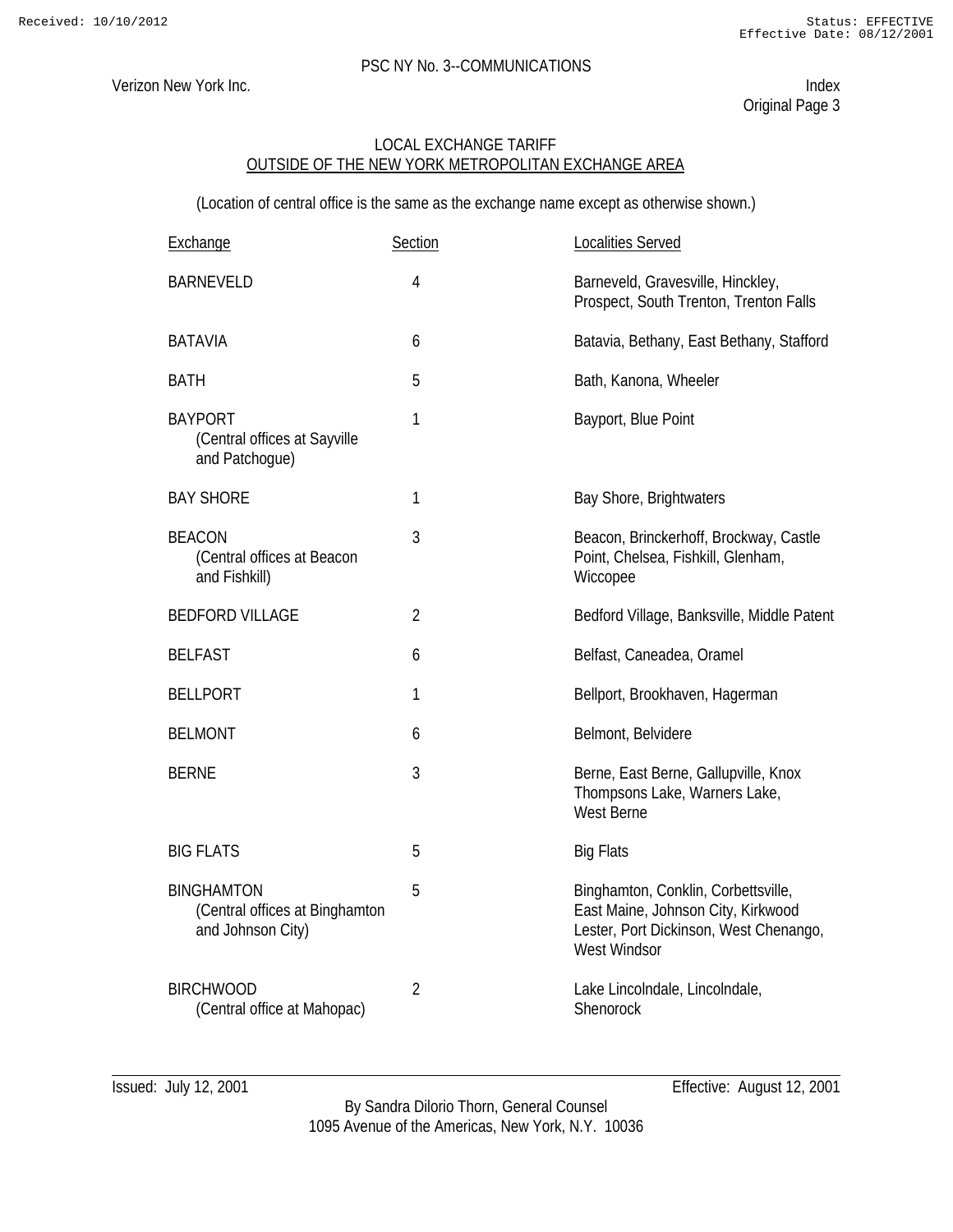# Verizon New York Inc. **Index** Original Page 4

# LOCAL EXCHANGE TARIFF OUTSIDE OF THE NEW YORK METROPOLITAN EXCHANGE AREA

| Exchange                                              | <b>Section</b> | <b>Localities Served</b>                                                                          |
|-------------------------------------------------------|----------------|---------------------------------------------------------------------------------------------------|
| <b>BLISS</b>                                          | 6              | Bliss, Hermitage                                                                                  |
| <b>BOLIVAR</b>                                        | 6              | Bolivar, Little Genesee,<br>Richburg, South Bolivar                                               |
| <b>BOLTON LANDING</b>                                 | $\overline{4}$ | Bolton Landing, Bolton                                                                            |
| <b>BOSTON</b>                                         | 6              | Boston, Colden, Glenwood, Patchin                                                                 |
| <b>BRAINARDSVILLE</b>                                 | $\overline{4}$ | Brainardsville, Chateaugay Lake,<br>Merrill                                                       |
| <b>BRENTWOOD</b><br>(Central office at Central Islip) | 1              | Brentwood                                                                                         |
| <b>BREWSTER</b>                                       | $\overline{2}$ | Brewster, Dykemans, Tilly Foster                                                                  |
| <b>BRIDGEHAMPTON</b>                                  | 1              | Bridgehampton, Sagaponack                                                                         |
| <b>BRIDGEPORT</b>                                     | 5              | Bridgeport, Lakeport,<br><b>Shackelton's Point</b>                                                |
| <b>BUFFALO</b>                                        | 6              | Buffalo, Blasdell, Eggertsville,<br>Kenmore, Lackawanna, Sloan, Snyder                            |
| <b>BYRON</b>                                          | 6              | Byron, North Byron, South Byron                                                                   |
| CAIRO                                                 | 3              | Cairo, Acra, Purling, Round Top<br>South Cairo, South Durham                                      |
| CALLICOON                                             | 3              | Callicoon, Acidalia, Fremont Center,<br>French Woods, Hankins, Hortonville,<br>Long Eddy, Mileses |
| CAMBRIDGE                                             | 3              | Cambridge, Center Cambridge                                                                       |
|                                                       |                |                                                                                                   |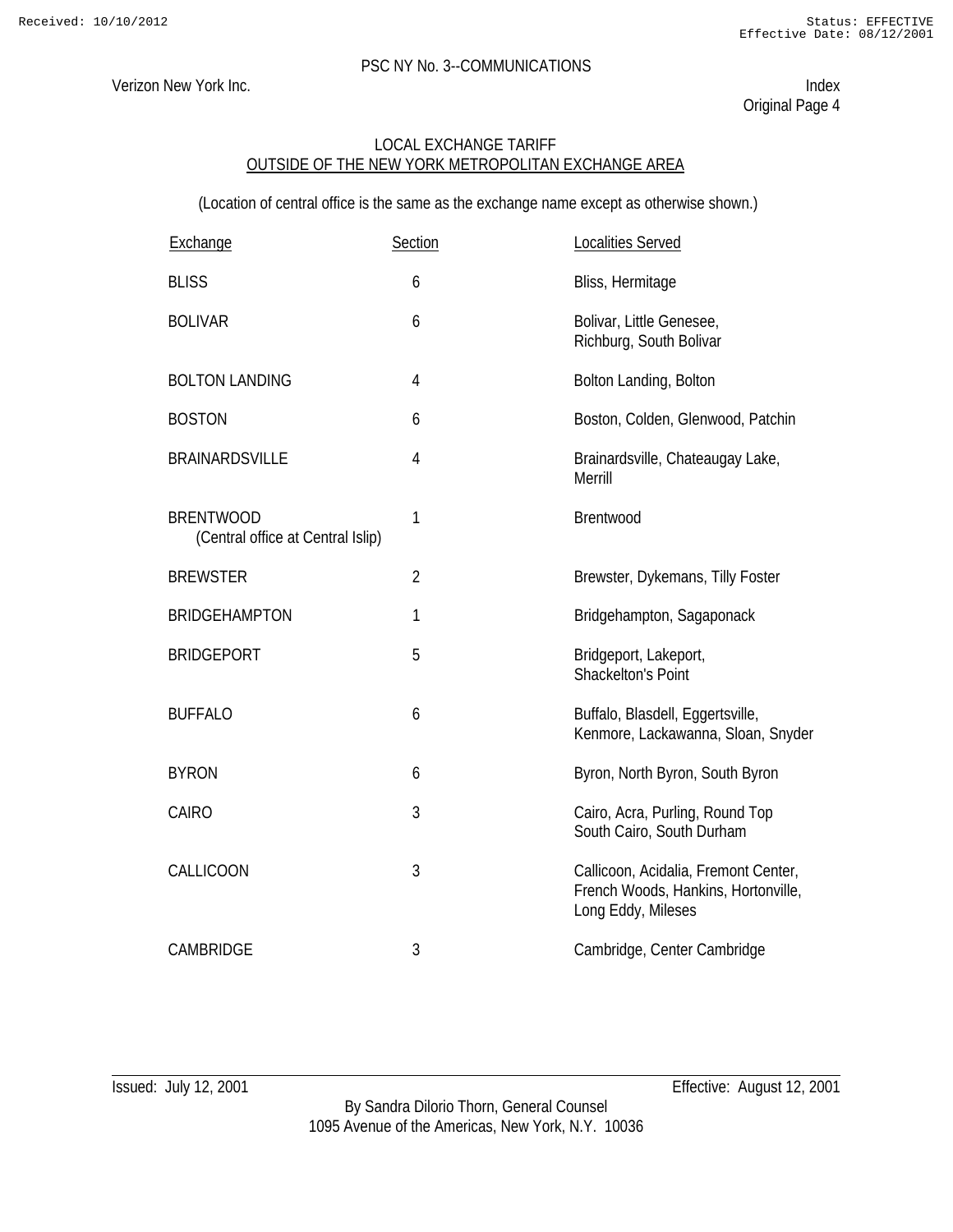Verizon New York Inc. **Index** 

Original Page 5

#### LOCAL EXCHANGE TARIFF OUTSIDE OF THE NEW YORK METROPOLITAN EXCHANGE AREA

(Location of central office is the same as the exchange name except as otherwise shown.)

| Exchange                                                | <b>Section</b> | <b>Localities Served</b>                                                                              |
|---------------------------------------------------------|----------------|-------------------------------------------------------------------------------------------------------|
| CAMDEN                                                  | $\overline{4}$ | Camden, Blossvale, East Florence,<br>Florence, McConnellsville, North Bay,<br>Vienna, Westdale        |
| CAMERON                                                 | 5              | Cameron, Cameron Mills, South<br>Cameron, West Cameron                                                |
| CAMILLUS                                                | 5              | Camillus, Warners                                                                                     |
| CAMPBELL                                                | 5              | Campbell                                                                                              |
| CANASERAGA                                              | 5              | Canaseraga, Birdsall, Swain, Whitney<br>Crossings                                                     |
| CANASTOTA                                               | 4              | Canastota, Clockville                                                                                 |
| CANISTEO                                                | 5              | Canisteo                                                                                              |
| CANTON                                                  | $\overline{4}$ | Canton, Crary Mills, Morley,<br>Pierrepont, Pyrites                                                   |
| CARMEL                                                  | $\overline{2}$ | Carmel, Kent Cliffs, Lake Carmel                                                                      |
| CARTHAGE                                                | 4              | Carthage, Champion, Deer River,<br>Deferiet, Denmark, Great Bend,<br>Herring, Naumburg, West Carthage |
| CASTLETON<br>(Central office at<br>Castleton-on-Hudson) | 3              | Castleton-on-Hudson, Brookview,<br>Schodack Landing                                                   |
| CATON                                                   | 5              | Caton                                                                                                 |
| <b>CATSKILL</b>                                         | 3              | Catskill, Alsen, Leeds                                                                                |
| CATTARAUGUS                                             | 6              | Cattaraugus, East Otto, Otto                                                                          |
| <b>CENTER MORICHES</b>                                  | 1              | Center Moriches, East Moriches,<br>Moriches                                                           |

Issued: July 12, 2001 Effective: August 12, 2001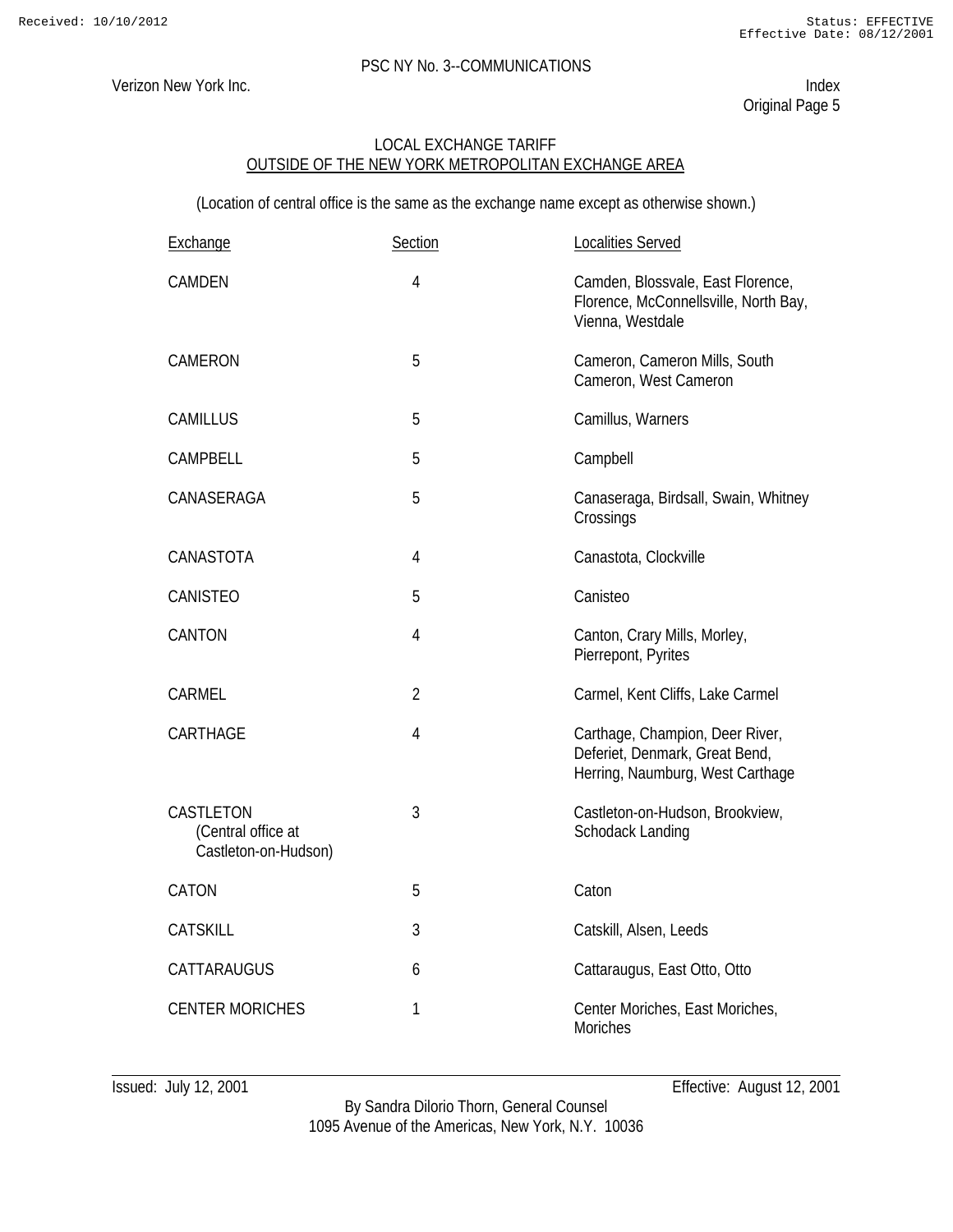Verizon New York Inc. **Index** 

Original Page 6

#### LOCAL EXCHANGE TARIFF OUTSIDE OF THE NEW YORK METROPOLITAN EXCHANGE AREA

| Exchange               | <b>Section</b> | <b>Localities Served</b>                                                   |
|------------------------|----------------|----------------------------------------------------------------------------|
| <b>CENTRAL BRIDGE</b>  | $\overline{3}$ | Central Bridge, Sloansville                                                |
| <b>CENTRAL ISLIP</b>   | 1              | Central Islip                                                              |
| <b>CHAFFEE</b>         | 6              | Chaffee, Sardinia                                                          |
| CHAPPAQUA              | $\overline{2}$ | Chappaqua                                                                  |
| CHATEAUGAY             | $\overline{4}$ | Chateaugay, Churubusco                                                     |
| <b>CHERRY CREEK</b>    | 6              | Cherry Creek, Leon                                                         |
| CHERRY VALLEY          | $\overline{4}$ | Cherry Valley, East Springfield, Pleasant<br>Brook, Roseboom, South Valley |
| CHITTENANGO            | 5              | Chittenango, Chittenango Station,<br>Mycenae, Sullivan                     |
| <b>CICERO</b>          | 5              | Cicero, Clay                                                               |
| CLARENCE               | 6              | Clarence                                                                   |
| <b>CLARENCE CENTER</b> | 6              | Clarence Center, Swormville,<br>Wolcottsburg                               |
| <b>CLARKSVILLE</b>     | 3              | Clarksville                                                                |
| <b>CLAVERACK</b>       | 3              | Claverack, Glenco Mills, Hollowville,<br>Livingston, Martindale            |
| <b>CLAYTON</b>         | 4              | Clayton, Depauville, Fishers Landing,<br>Omar                              |
| CLEVELAND              | 5              | Cleveland, Bernhards Bay, Jewell                                           |
| <b>CLINTON</b>         | $\overline{4}$ | Clinton, Clarks Mills, Franklin<br>Springs, Kirkland, Westmoreland         |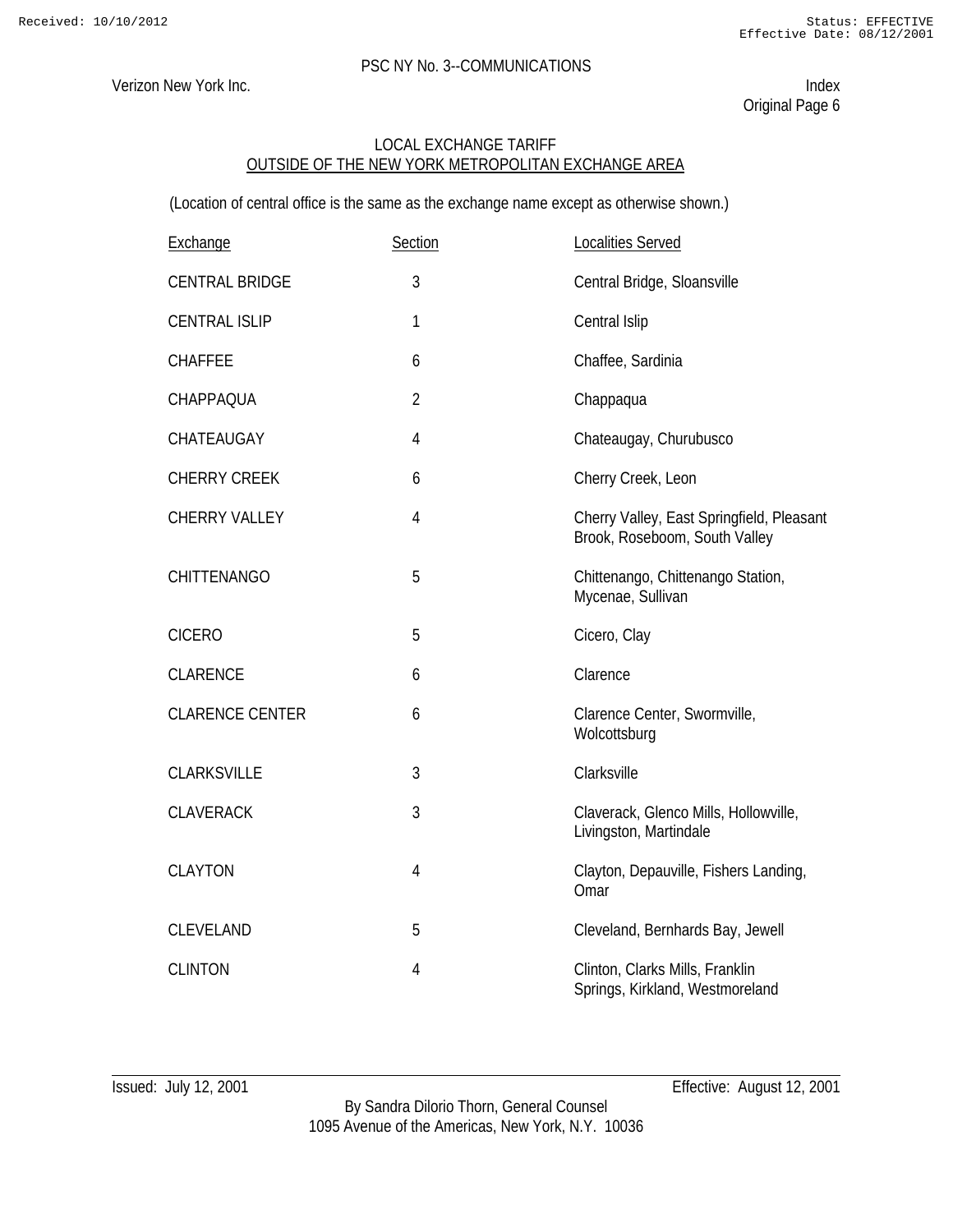# Verizon New York Inc. **Index** Original Page 7

# LOCAL EXCHANGE TARIFF OUTSIDE OF THE NEW YORK METROPOLITAN EXCHANGE AREA

| Exchange                                                    | Section        | Localities Served                                                                          |
|-------------------------------------------------------------|----------------|--------------------------------------------------------------------------------------------|
| <b>CLINTON CORNERS</b>                                      | 3              | Clinton Corners, Salt Point                                                                |
| CLINTONDALE                                                 | 3              | Clintondale, Ardonia, Modena                                                               |
| <b>CLYDE</b>                                                | 5              | Clyde                                                                                      |
| COBLESKILL                                                  | $\overline{4}$ | Cobleskill, Carlisle, Dorloo, Hyndsville,<br>Lawyersville, Seward, Warnersville            |
| <b>COLD SPRING</b>                                          | $\overline{2}$ | Cold Spring, Nelsonville, Philiptown                                                       |
| <b>COLD SPRING HARBOR</b><br>(Central office at Huntington) | 1              | Cold Spring Harbor, Laurel Hollow,<br>Woodbury                                             |
| COLONIE<br>(Central offices at<br>Colonie and Latham)       | $\mathfrak{Z}$ | Colonie, Latham, Maywood, Newtonville<br>Niskayuna (portion east of Lisha Kill),<br>Verdoy |
| <b>COMMACK</b><br>(Central office at<br>West Commack)       | 1              | Commack                                                                                    |
| <b>CONGERS</b>                                              | $\overline{2}$ | Congers, Rockland Lake, Valley Cottage                                                     |
| CONSTANTIA                                                  | 5              | Constantia                                                                                 |
| COOPERSTOWN                                                 | $\overline{4}$ | Cooperstown, Fly Creek, Hartwick<br>Seminary, Index, Middlefield, Oaksville                |
| COPENHAGEN                                                  | 4              | Copenhagen, Barnes Corners, New<br>Boston, South Champion                                  |
| <b>CORNING</b>                                              | 5              | Corning, Beaver Dams, Coopers Plains,<br>Painted Post, Riverside, South Corning            |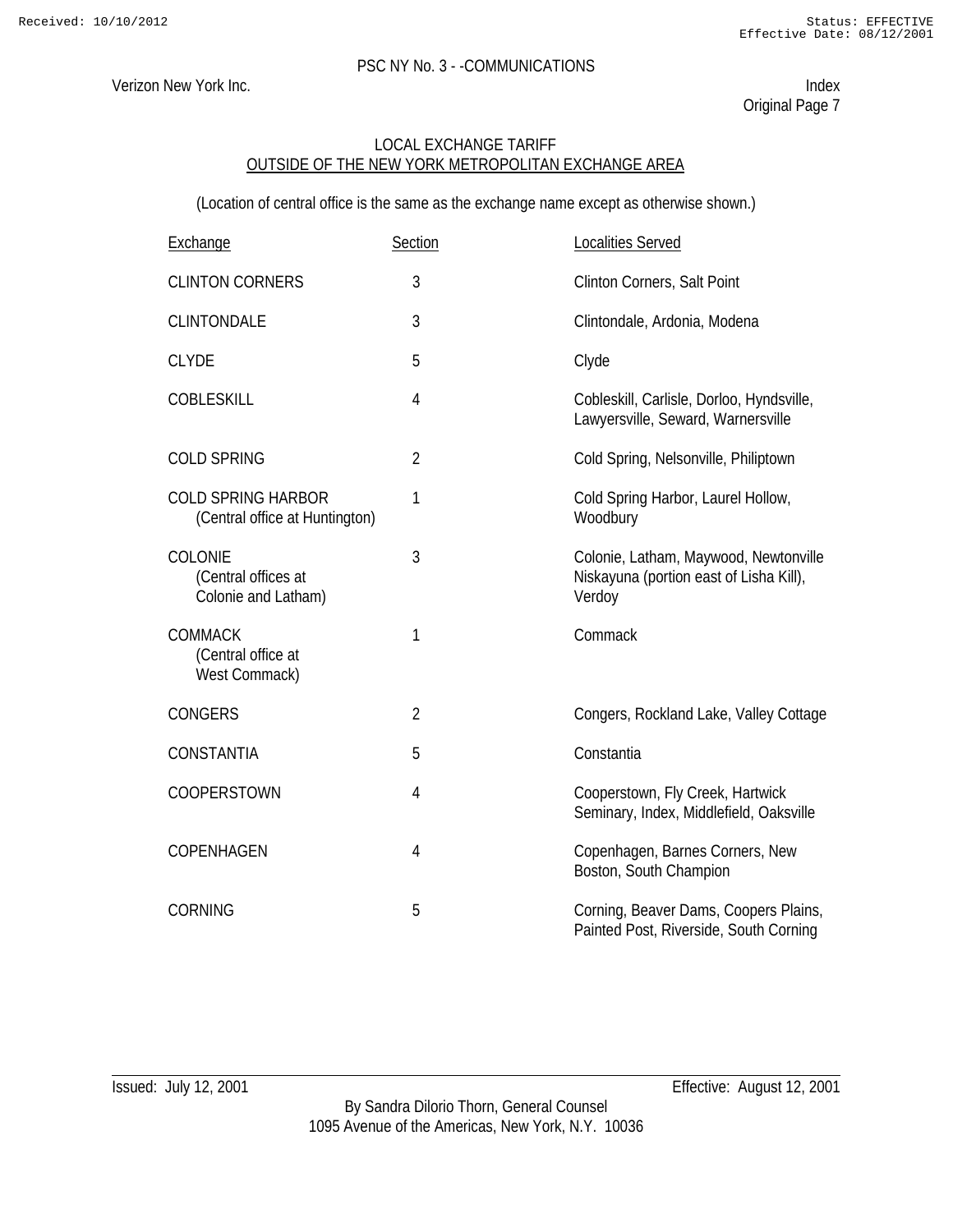Verizon New York Inc. **Index** 

Original Page 8

#### LOCAL EXCHANGE TARIFF OUTSIDE OF THE NEW YORK METROPOLITAN EXCHANGE AREA

| Exchange                                               | Section        | <b>Localities Served</b>                                                                                                 |
|--------------------------------------------------------|----------------|--------------------------------------------------------------------------------------------------------------------------|
| CORNWALL                                               | $\mathfrak{Z}$ | Cornwall, Cornwall Heights, Cornwall<br>Landing, Cornwall-on- Hudson, Firthcliffe,<br>Moodna, Mountainville, Orrs, Mills |
| CORTLAND<br>(Central offices at<br>Cortland and Homer) | 5              | Cortland, Blodgett Mills, East<br>Homer, Homer, Little York,<br>Preble, Scott, Spafford                                  |
| <b>CROTON FALLS</b>                                    | $\overline{2}$ | Croton Falls, Purdy Station, Somers                                                                                      |
| CROTON-ON-HUDSON                                       | $\overline{2}$ | Croton-on-Hudson, Harmon, Oscawana                                                                                       |
| <b>CUBA</b>                                            | 6              | Cuba, Black Creek, Obi, West<br>Clarksville                                                                              |
| <b>DANNEMORA</b>                                       | $\overline{4}$ | Dannemora, Chazy Lake                                                                                                    |
| <b>DAVENPORT</b>                                       | 4              | Davenport, Davenport Center, East<br>Meredith, Fergusonville                                                             |
| <b>DEER PARK</b>                                       | 1              | Deer Park                                                                                                                |
| <b>DELANSON</b>                                        | 3              | Delanson, Duanesburg, Quaker Street                                                                                      |
| <b>DERBY</b>                                           | 6              | Derby, East Evans                                                                                                        |
| <b>DOLGEVILLE</b>                                      | 4              | Dolgeville, Diamond Hill, Emmonsburg,<br>Salisbury, Salisbury Center, Stratford                                          |
| <b>DOVER PLAINS</b>                                    | $\mathfrak{Z}$ | <b>Dover Plains</b>                                                                                                      |
| <b>UNKIRK</b>                                          | 6              | <b>Dunkirk</b>                                                                                                           |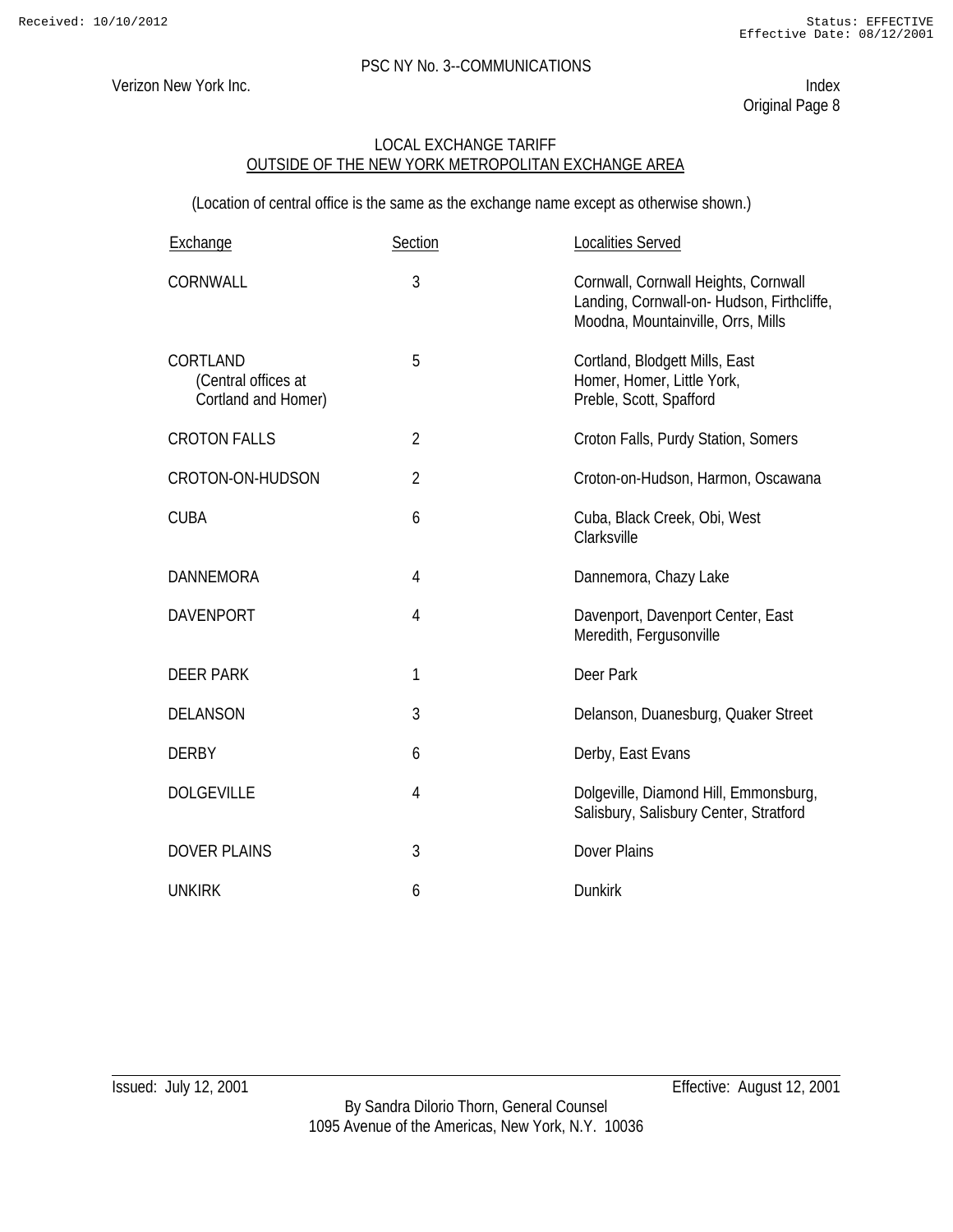# Verizon New York Inc. **Index**

# Original Page 9

#### LOCAL EXCHANGE TARIFF OUTSIDE OF THE NEW YORK METROPOLITAN EXCHANGE AREA

| <b>Exchange</b>                                                | <b>Section</b> | (Location of central office is the same as the exchange name except as otherwise shown.)<br><b>Localities Served</b>                                    |
|----------------------------------------------------------------|----------------|---------------------------------------------------------------------------------------------------------------------------------------------------------|
| <b>EAST AURORA</b>                                             | 6              | East Aurora, Elma, Jewettville, Manilla,<br>Spring Brook, West Falls                                                                                    |
| <b>EAST FIRE ISLAND</b><br>(Central office<br>at Bay Shore)    | 1              | East Fire Island, Atlantic Beach, Cherry<br>Grove, Davis Park, Fire Island Pines,<br>Ocean Ridge, Water Island                                          |
| <b>EAST HAMPTON</b>                                            | 1              | East Hampton, Apaquoque, Springs                                                                                                                        |
| <b>EASTPORT</b>                                                | 1              | Eastport, Speonk                                                                                                                                        |
| <b>EDEN</b>                                                    | 6              | Eden, East Eden                                                                                                                                         |
| <b>EDMESTON</b>                                                | 4              | Edmeston, Burlington, Burlington Flats<br>Garrattsville, West Burlington                                                                                |
| <b>ELBA</b>                                                    | 6              | Elba                                                                                                                                                    |
| ELIZABETHTOWN                                                  | $\overline{4}$ | Elizabethtown, Deerhead, Lewis,<br>New Russia, Underwood                                                                                                |
| <b>ELLENBURG DEPOT</b>                                         | 4              | Ellenburg Depot, Clinton Mills, Ellenburg,<br>Ellenburg Center, Ellenburg Corners,<br>Forest                                                            |
| <b>ELLENVILLE</b>                                              | 3              | Ellenville, Cragsmoor, Greenfield Park,<br>Lackawack, Minnewaska, Napanoch,<br>Phillipsport, Spring Glen, Ulster Heights,<br>Warwarsing                 |
| <b>ELLICOTTVILLE</b>                                           | 6              | Ellicottville                                                                                                                                           |
| <b>ELMIRA</b><br>(Central offices at Elmira<br>and Horseheads) | 5              | Elmira, Breesport, Elmira Heights, Erin,<br>Horseheads, Lowman, Millport, North<br>Chemung, Pine City, Seely Creek,<br>Southport, Webb Mills, Wellsburg |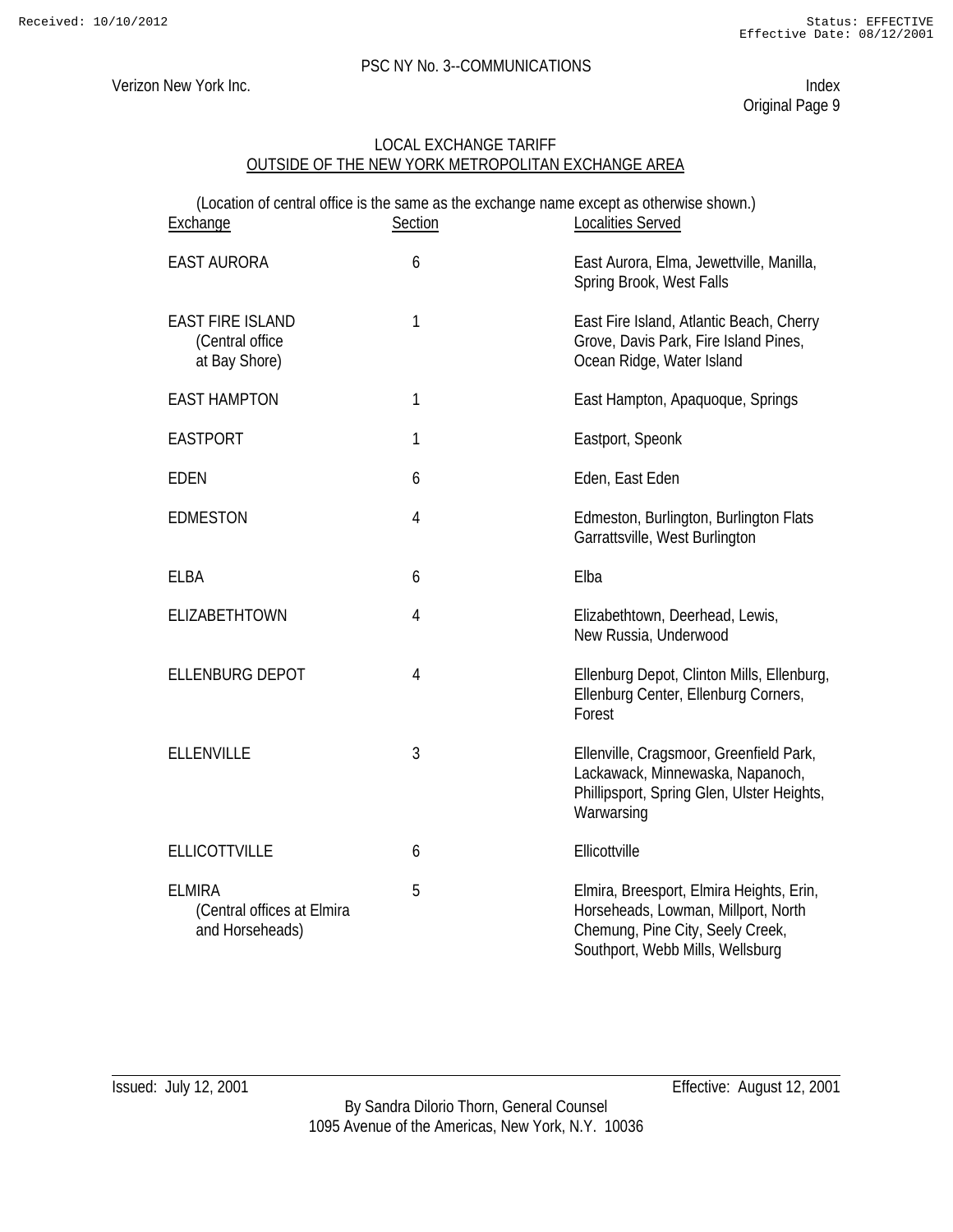#### Verizon New York Inc. **Index** Original Page 10

#### LOCAL EXCHANGE TARIFF OUTSIDE OF THE NEW YORK METROPOLITAN EXCHANGE AREA

(Location of central office is the same as the exchange name except as otherwise shown.)

| Exchange                                            | <b>Section</b> | <b>Localities Served</b>                                                                                                                                                 |
|-----------------------------------------------------|----------------|--------------------------------------------------------------------------------------------------------------------------------------------------------------------------|
| <b>ESOPUS</b>                                       | 3              | Esopus, West Park                                                                                                                                                        |
| <b>ESPERANCE</b>                                    | 3              | Esperance                                                                                                                                                                |
| <b>EVANS MILLS</b>                                  | $\overline{4}$ | Evans Mills, Pamelia Four Corners                                                                                                                                        |
| <b>FABIUS</b>                                       | 5              | Fabius, Apulia                                                                                                                                                           |
| <b>FALLSBURG</b>                                    | $\mathfrak{Z}$ | Fallsburg, Dairyland, Divine Corners, Glen<br>Wild, Hasbrouck, Hurleyville, Loch<br>Sheldrake, Mountaindale, South<br>Fallsburg, Thompsonville, Woodbourne,<br>Woodridge |
| <b>FARMINGDALE</b>                                  | 1              | Farmingdale, Pinelawn                                                                                                                                                    |
| <b>FAYETTE</b><br>(Central office at Seneca Falls)  | 5              | Fayette, Canoga                                                                                                                                                          |
| <b>FAYETTEVILLE</b>                                 | 5              | Fayetteville, Manlius Center                                                                                                                                             |
| <b>FIRE ISLAND</b><br>(Central office at Bay Shore) | 1              | Fire Island, Corneile Estate, Fair Harbor,<br>Kismet, Lonelyville, Ocean Bay Park,<br>Ocean Beach, Point O'Woods, Robins,<br>Saltaire, Seaview                           |
| <b>FLEISCHMANNS</b>                                 | 3              | Fleischmanns, Big Indian, Halcott Center,<br>Highmount, Kelly Corners, Oliverea,<br>Pine Hill, Seager                                                                    |
| <b>FORT ANN</b>                                     | $\overline{4}$ | Fort Ann, Comstock                                                                                                                                                       |
| FORT COVINGTON                                      | 4              | Fort Covington, Bombay, Hogansburg,<br>Westville                                                                                                                         |
| <b>FORESTVILLE</b>                                  | 6              |                                                                                                                                                                          |
| FRANKLINVILLE                                       | 6              | Franklinville, Farmersville, Farmersville<br>Station                                                                                                                     |

Issued: July 12, 2001 Effective: August 12, 2001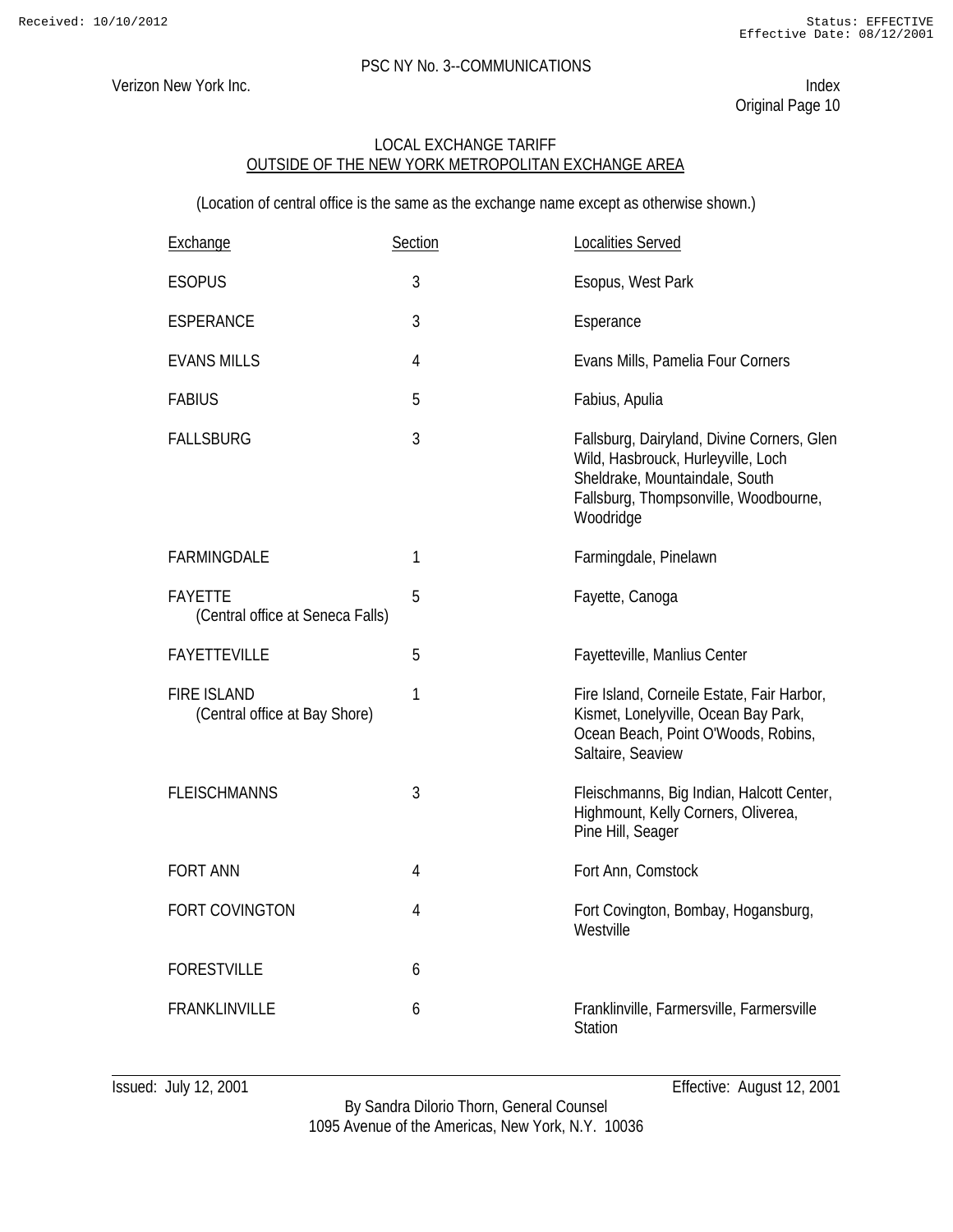Verizon New York Inc. **Index** 

Original Page 11

### LOCAL EXCHANGE TARIFF OUTSIDE OF THE NEW YORK METROPOLITAN EXCHANGE AREA

| Exchange                 | <b>Section</b> | <b>Localities Served</b>                                                                             |
|--------------------------|----------------|------------------------------------------------------------------------------------------------------|
| <b>FREEHOLD</b>          | 3              | Freehold, East Durham, Gayhead                                                                       |
| <b>FRIENDSHIP</b>        | 6              | Friendship, Nile                                                                                     |
| <b>GALWAY</b>            | 3              | Galway                                                                                               |
| <b>GARRISON</b>          | $\overline{2}$ | Garrison                                                                                             |
| <b>GASPORT</b>           | 6              | Gasport                                                                                              |
| <b>GENEVA</b>            | 5              | Geneva, Border City, Oaks Corners                                                                    |
| <b>GLENS FALLS</b>       | $\overline{4}$ | Glens Falls, Fort Edward, Gansevoort,<br>Glen Lake, Hudson Falls, Smiths Basin,<br>South Glens Falls |
| <b>GOUVERNEUR</b>        | $\overline{4}$ | Gouverneur, Balmat, Hailesboro, Darn,<br>Oxbow, Richville, Spragueville                              |
| <b>GOWANDA</b>           | 6              | Gowanda, Collins, Collins Center,<br>Dayton, Perrysburg, Versailles                                  |
| <b>GRAHAMSVILLE</b>      | 3              | Grahamsville, Claryville, Curry,<br>Sundown                                                          |
| <b>GRAND GORGE</b>       | $\overline{4}$ | Grand Gorge, Conesville, Gilboa,<br>Manorkill, West Conesville                                       |
| <b>GRAND ISLAND</b>      | 6              | <b>Grand Island</b>                                                                                  |
| <b>GRANVILLE</b>         | $\overline{4}$ | Granville, Middle Granville, North<br>Granville, North Hebron, Raceville                             |
| <b>GREENFIELD CENTER</b> | 3              | Greenfield Center, Porter Corners                                                                    |
| <b>GREENPORT</b>         | 1              | Greenport, East Marion                                                                               |
|                          |                |                                                                                                      |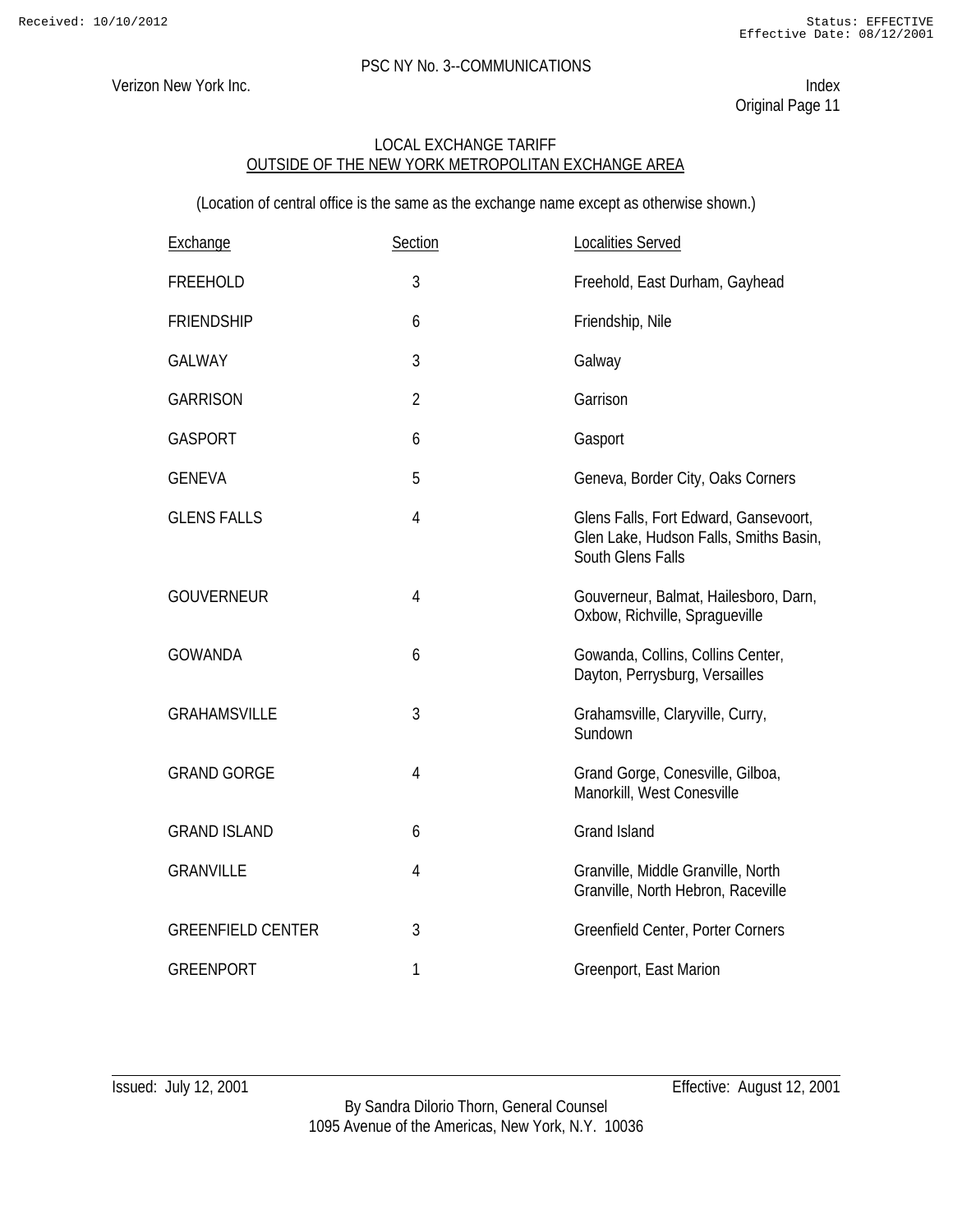Verizon New York Inc. **Index** 

Original Page 12

#### LOCAL EXCHANGE TARIFF OUTSIDE OF THE NEW YORK METROPOLITAN EXCHANGE AREA

| <b>Exchange</b>                                 | <b>Section</b> | <b>Localities Served</b>                                                |
|-------------------------------------------------|----------------|-------------------------------------------------------------------------|
| <b>ENDICOTT</b>                                 | 5              | Endicott, Endwell, Foster, Union<br>Center, Vestal, Vestal Center       |
| <b>GREENVILLE</b>                               | 3              | Greenville, Greenville Center, Norton<br>Hill, South Westerlo, Surprise |
| <b>GREENWICH</b>                                | 3              | Greenwich, Cossayuna, Middle Falls                                      |
| <b>GREENWOOD LAKE</b>                           | $\overline{2}$ | Greenwood Lake                                                          |
| <b>GROTON</b>                                   | 5              | Groton, Peruville, West Groton                                          |
| <b>HAGUE</b>                                    | 4              |                                                                         |
| <b>HAMBURG</b>                                  | 6              | Hamburg, Armor, North Boston                                            |
| <b>HAMILTON</b>                                 | 4              | Hamilton, Randallsville                                                 |
| <b>HAMPTON</b><br>(Central office at Whitehall) | 4              | Hampton, Low Hampton                                                    |
| <b>HAMPTON BAYS</b>                             | 1              | Hampton Bays, Ponquogue                                                 |
| <b>HARRISVILLE</b>                              | 4              | Harrisville, Lake Bonaparte                                             |
| <b>HARTFORD</b>                                 | 4              | Hartford, South Hartford                                                |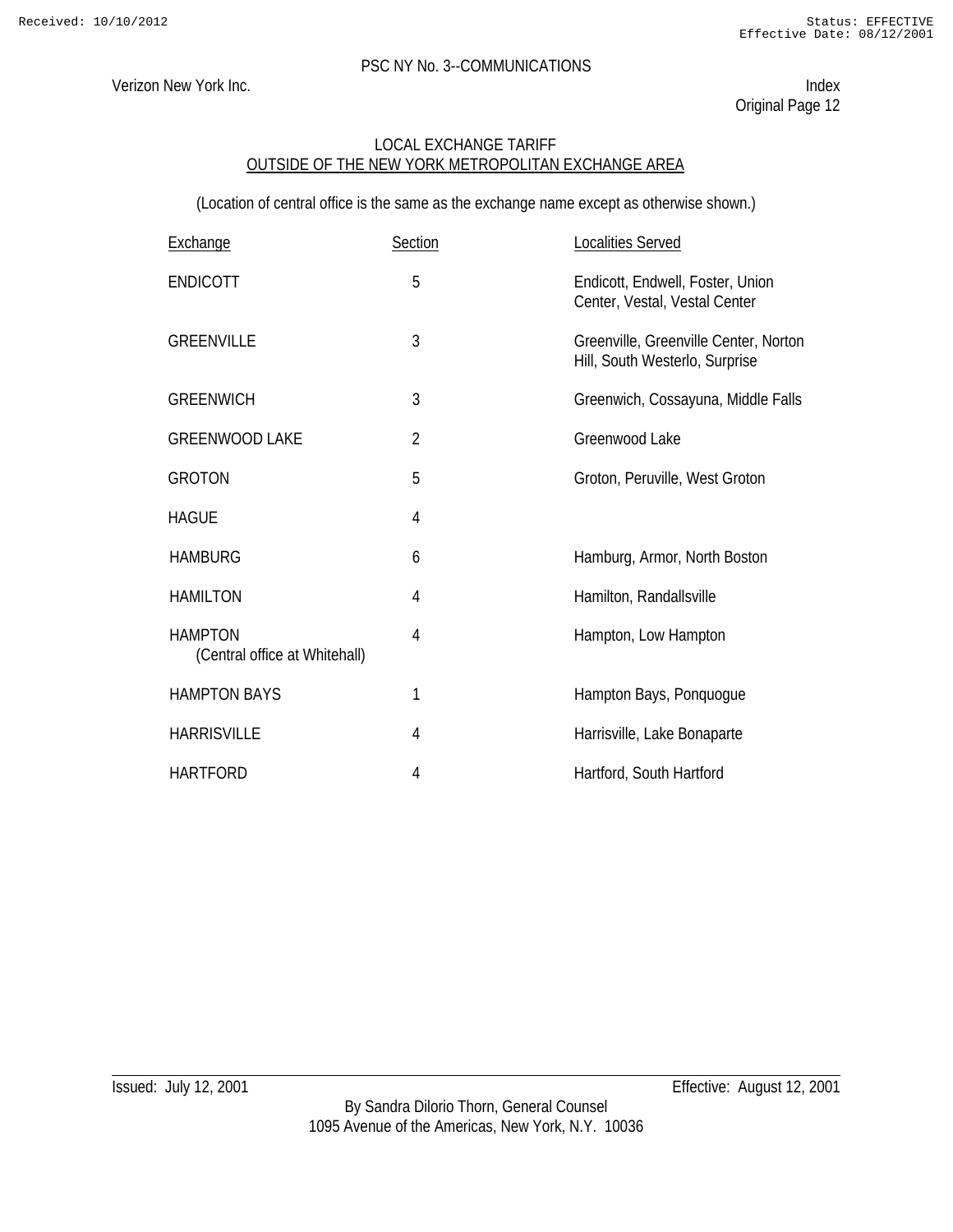Verizon New York Inc. **Index** 

Original Page 13

### LOCAL EXCHANGE TARIFF OUTSIDE OF THE NEW YORK METROPOLITAN EXCHANGE AREA

(Location of central office is the same as the exchange name except as otherwise shown.)

| Exchange        |                       | <b>Section</b> | <b>Localities Served</b>                                                                                                                                                                                                |
|-----------------|-----------------------|----------------|-------------------------------------------------------------------------------------------------------------------------------------------------------------------------------------------------------------------------|
| <b>HARTWICK</b> |                       | 4              | Hartwick, Mt. Vision                                                                                                                                                                                                    |
|                 | <b>HAVERSTRAW</b>     | $\overline{2}$ | Haverstraw, Garnerville, Grassy Point,<br>Iona Island, Jones Point, Stony Point,<br>Thiells, Tompkins Cove, West<br>Haverstraw, Bear Mountain--Harriman<br>Park (portion between Bear Mountain<br>and the Hudson River) |
| <b>HERKIMER</b> |                       | 4              | Herkimer, Kast Bridge, Mohawk                                                                                                                                                                                           |
|                 | <b>HEUVELTON</b>      | 4              | Heuvelton, DePeyster, Flackville,<br>Rensselaer Falls                                                                                                                                                                   |
|                 | <b>HIGH FALLS</b>     | 3              | High Falls, Alligerville, Cottekill,<br>Stone Ridge                                                                                                                                                                     |
| <b>HIGHLAND</b> |                       | 3              | Highland, Lloyd                                                                                                                                                                                                         |
|                 | <b>HIGHLAND FALLS</b> | $\overline{2}$ | Highland Falls, Fort Montgomery, West<br><b>Point Reservation</b>                                                                                                                                                       |
| <b>HINSDALE</b> |                       | 6              | Hinsdale, Ischua                                                                                                                                                                                                        |
| <b>HOBART</b>   |                       | 4              | Hobart, Bloomville, South Kortright                                                                                                                                                                                     |
| <b>HOLLAND</b>  |                       | 6              | Holland, Protection                                                                                                                                                                                                     |
| <b>HOLLEY</b>   |                       | 6              | Holley, Clarendon, Hulburton, Manning,<br>Murray                                                                                                                                                                        |
|                 | <b>HOOSICK FALLS</b>  | 3              | Hoosick Falls, Babcock Lake, Buskirk,<br>Eagle Bridge, Hoosick, North Hoosick,<br>North Petersburg, Petersburg Junction,<br>Walloomsac, White Creek                                                                     |
| <b>HORNELL</b>  |                       | 5              | Hornell, Beachville, Haskinville,<br><b>Stephens Mills</b>                                                                                                                                                              |

Issued: July 12, 2001 Effective: August 12, 2001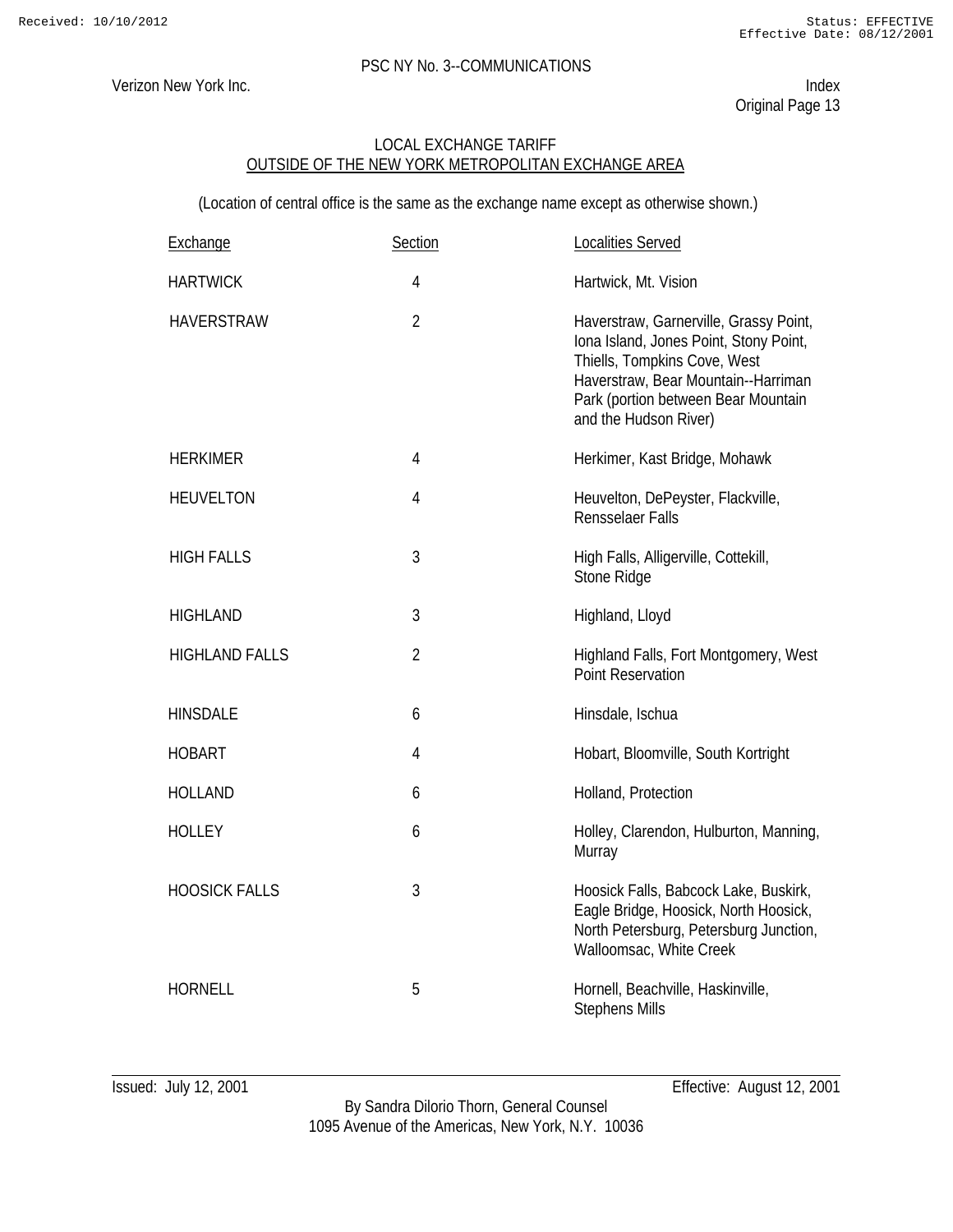Verizon New York Inc. **Index** 

Original Page 14

#### LOCAL EXCHANGE TARIFF OUTSIDE OF THE NEW YORK METROPOLITAN EXCHANGE AREA

(Location of central office is the same as the exchange name except as otherwise shown.)

| Exchange                                       | <b>Section</b> | <b>Localities Served</b>                                                                        |
|------------------------------------------------|----------------|-------------------------------------------------------------------------------------------------|
| <b>HUDSON</b>                                  | 3              | Hudson, Columbiaville, Linlithgo,<br>Newton Hook, Rossman, Stockport,<br>Stottville             |
| <b>HUNTER</b>                                  | 3              | Hunter, Jewett Center                                                                           |
| <b>HUNTINGTON</b>                              | 1              | Huntington, Huntington Beach,<br>Huntington Station, Lloyd Neck, North<br>Huntington, West Neck |
| <b>HYDE PARK</b>                               | 3              | Hyde Park, East Park, Springwood<br>Village                                                     |
| <b>ILION</b>                                   | 4              | Ilion, Frankfort                                                                                |
| <b>ISLIP</b><br>(Central office at Bay Shore)  | 1              | Islip, East Islip, Great River, Islip<br>Terrace                                                |
| <b>ITHACA</b>                                  | 5              | Ithaca, Cayuga Heights, Danby, Enfield<br>Center. Portland Point, Varna                         |
| <b>JAMESPORT</b>                               | 1              | Jamesport, South Jamesport                                                                      |
| <b>JAVA</b><br>(Central office at Java Center) | 6              | Java, Java Center, Java Village,<br>Strykersville                                               |
| <b>JEFFERSONVILLE</b>                          | 3              | Jeffersonville, Callicoon Center,<br>Kenoza Lake, North Branch,<br>Obernburg, Youngsville       |
| <b>JONESVILLE</b>                              | 3              | Jonesville, Elnora                                                                              |
| <b>JORDAN</b>                                  | 5              | Jordan, Elbridge, Jack Reef, Memphis                                                            |
| <b>KATONAH</b>                                 | $\overline{2}$ | Katonah, Goldens Bridge                                                                         |
| <b>KATTSKILL BAY</b>                           | 4              | Kattskill Bay, Assembly Point,<br>Cleverdale, Pilot Knob                                        |

Issued: July 12, 2001 Effective: August 12, 2001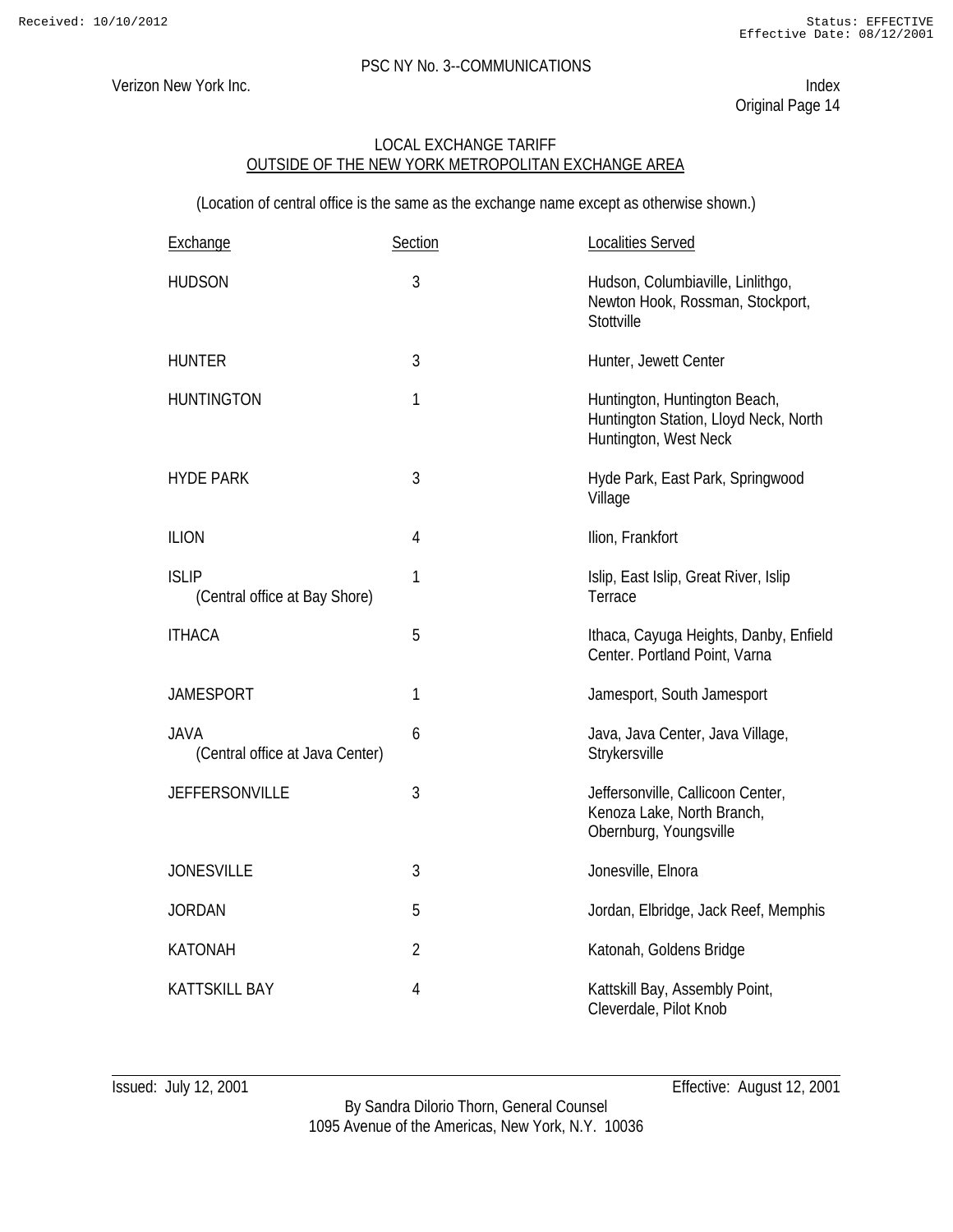Verizon New York Inc. **Index** 

Original Page 15

#### LOCAL EXCHANGE TARIFF OUTSIDE OF THE NEW YORK METROPOLITAN EXCHANGE AREA

(Location of central office is the same as the exchange name except as otherwise shown.)

| Exchange                                            | Section        | <b>Localities Served</b>                                                                                                                                                               |
|-----------------------------------------------------|----------------|----------------------------------------------------------------------------------------------------------------------------------------------------------------------------------------|
| <b>KEENE</b><br>(Central office at Keene Valley     | 4              | Keene, Keene Valley, St. Huberts                                                                                                                                                       |
| <b>KENDALL</b>                                      | 6              | Kendall, Morton, Troutburg, West Kendall                                                                                                                                               |
| <b>KERHONKSON</b>                                   | 3              | Kerhonkson, Accord, Granite, Pataukunk                                                                                                                                                 |
| <b>KINGS PARK</b>                                   | 1              | Kings Park                                                                                                                                                                             |
| <b>KINGSTON</b>                                     | 3              | Kingston, Bloomington, Connelly, Creek<br>Locks, East Kingston, Eddyville, Hurley,<br>Lake Katrine, Lomontville, Port Ewen,<br>Rondout, Ruby, Saint Remy,<br>Sleightsburg, Ulster Park |
| LAFARGEVILLE                                        | 4              | LaFargeville                                                                                                                                                                           |
| LAFAYETTE                                           | 5              | LaFayette, Cardiff, Pompey                                                                                                                                                             |
| <b>LAKE GEORGE</b>                                  | 4              | Lake George, Diamond Point                                                                                                                                                             |
| <b>LAKE HUNTINGTON</b>                              | 3              | Lake Huntington, Cochecton,<br>Fosterdale                                                                                                                                              |
| LAKELAND<br>(Central office at Mohegan)             | 2              | Lakeland, Adams Corners, Jefferson<br>Valley, Lake Peekskill, Mohegan, Oregon,<br>Oscawana Lake, Putnam Valley, Shrub<br>Oak, Tompkins Corners                                         |
| <b>LAKE PLACID</b>                                  | 4              | Lake Placid, Lake Placid Club, North<br>Elba, Whiteface                                                                                                                                |
| LANCASTER                                           | 6              | Lancaster, Bowmansville, Depew,<br>Town Line                                                                                                                                           |
| <b>LANSING</b><br>(Central office at Ludlowville)   | 5              | Lansing, Lansingville, Ludlowville, Myers,<br>North Lansing, South Lansing                                                                                                             |
| <b>LEWISBORO</b><br>(Central office at South Salem) | $\overline{2}$ | Lewisboro, Vista                                                                                                                                                                       |

Issued: July 12, 2001 Effective: August 12, 2001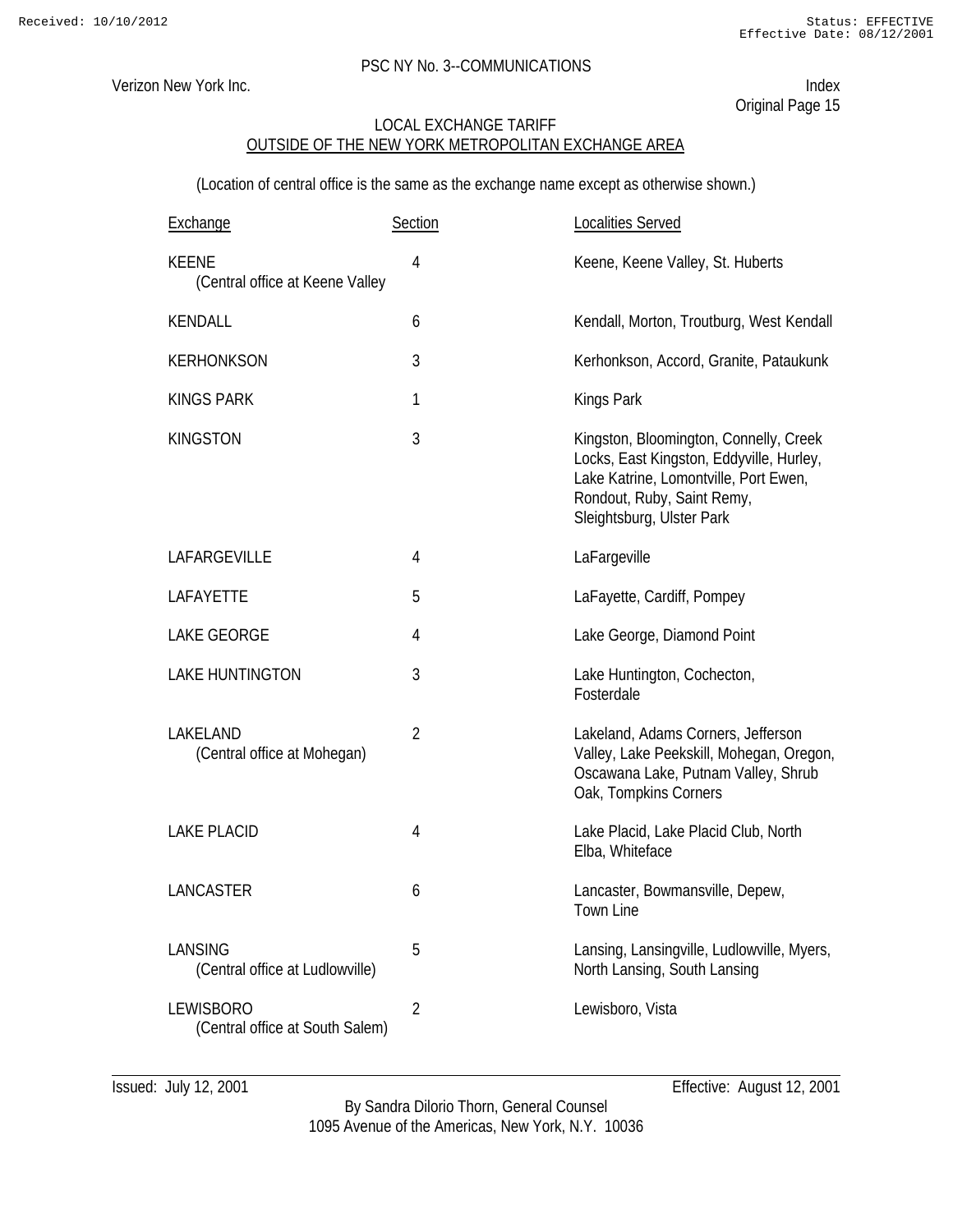#### Verizon New York Inc. **Index** Original Page 16

#### LOCAL EXCHANGE TARIFF OUTSIDE OF THE NEW YORK METROPOLITAN EXCHANGE AREA

(Location of central office is the same as the exchange name except as otherwise shown.)

| Exchange                | <b>Section</b> | <b>Localities Served</b>                                                                     |
|-------------------------|----------------|----------------------------------------------------------------------------------------------|
| <b>LEWISTON</b>         | 6              | Lewiston, Modeltown                                                                          |
| <b>LEXINGTON</b>        | $\mathfrak{Z}$ | Lexington, Spruceton, West Kill                                                              |
| <b>LIBERTY</b>          | 3              | Liberty, Bradley, Ferndale, Loomis,<br>Neversink, Parksville                                 |
| <b>LIMESTONE</b>        | 6              | Limestone                                                                                    |
| <b>KERHONKSON</b>       | 3              | Kerhonkson, Accord, Granite, Pataukunk                                                       |
| <b>LINDENHURST</b>      | 1              | Lindenhurst, North Lindenhurst                                                               |
| <b>LINDLEY</b>          | 5              | Lindley, Lumber City, Presho                                                                 |
| <b>LITTLE FALLS</b>     | 4              | Little Falls, East Creek, Jacksonburg,<br><b>Newville</b>                                    |
| <b>LITTLE VALLEY</b>    | 6              | Little Valley                                                                                |
| <b>LIVERPOOL</b>        | 5              | Liverpool, Euclid                                                                            |
| <b>LIVINGSTON MANOR</b> | 3              | Livingston Manor, Beaver Kill, Debruce,<br>Lewbeach, Parkston, Shandelee Lake,<br>Willowemoc |
| LOCKPORT                | 6              | Lockport                                                                                     |
| LYNDONVILLE             | 6              | Lyndonville                                                                                  |
| <b>LYON MOUNTAIN</b>    | 4              | Lyon Mountain, Standish                                                                      |
| <b>LYONS</b>            | 5              | Lyons                                                                                        |
| MacDOUGALL              | 5              | MacDougall, Kendaia, Sampson                                                                 |
| MACEDON                 | 5              | Macedon, Macedon Center, West<br>Walworth                                                    |

Issued: July 12, 2001 Effective: August 12, 2001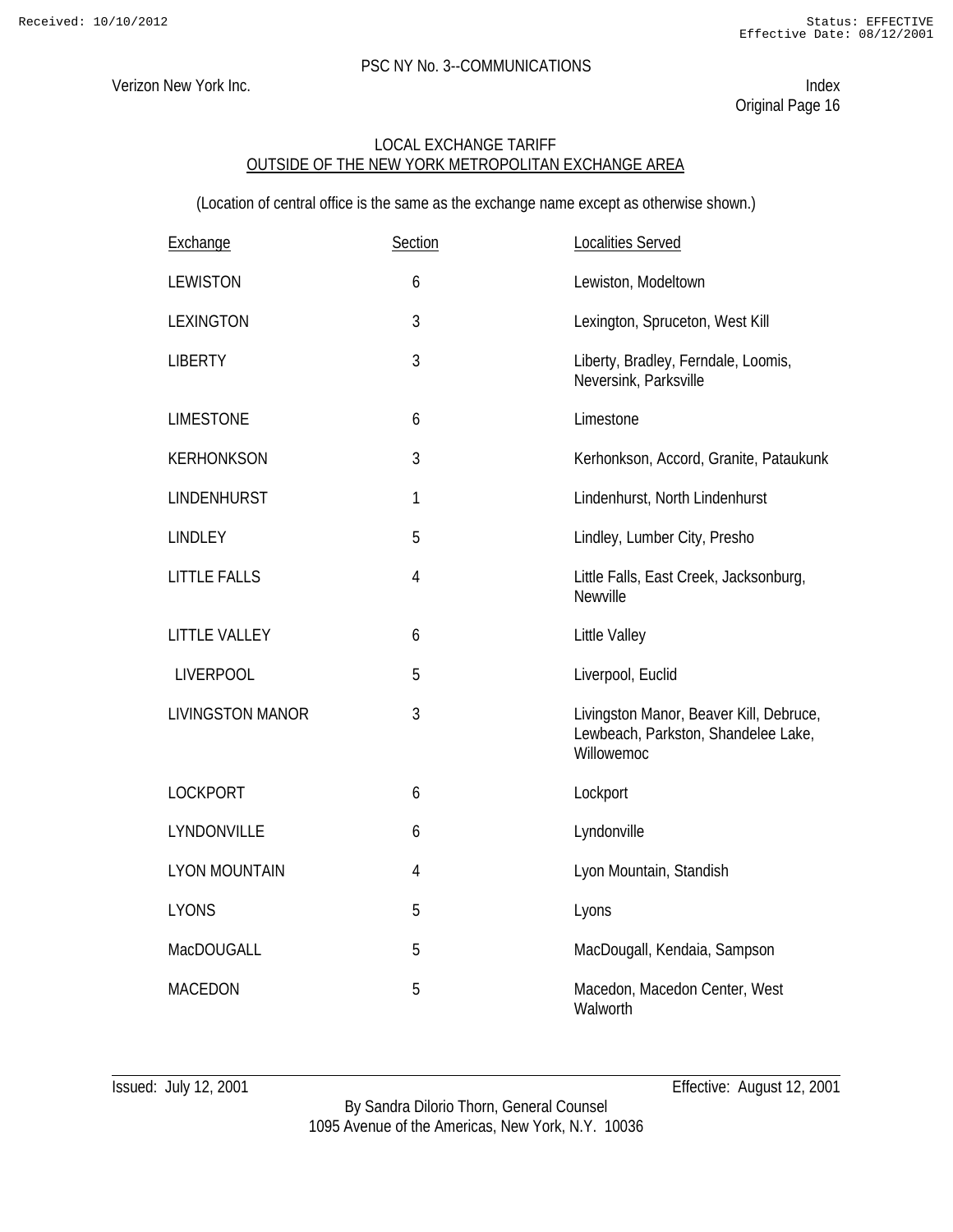#### Verizon New York Inc. **Index** Original Page 17

#### LOCAL EXCHANGE TARIFF OUTSIDE OF THE NEW YORK METROPOLITAN EXCHANGE AREA

(Location of central office is the same as the exchange name except as otherwise shown.)

| Exchange                                        | <b>Section</b> | <b>Localities Served</b>                                                                                                                                 |
|-------------------------------------------------|----------------|----------------------------------------------------------------------------------------------------------------------------------------------------------|
| <b>MACHIAS</b>                                  | 6              | Machias, Lime Lake                                                                                                                                       |
| <b>MADRID</b>                                   | $\overline{4}$ | Madrid, Chase Mills, Madrid Springs                                                                                                                      |
| <b>MAHOPAC</b>                                  | $\overline{2}$ | Mahopac, Baldwin Place, Crafts,<br>Mahopac Falls                                                                                                         |
| <b>MAINE</b>                                    | 5              | Maine, Glen Aubrey, Nanticoke                                                                                                                            |
| <b>MALONE</b>                                   | $\overline{4}$ | Malone, Bangor, Burke, Chasm Falls,<br>Constable, Duane, Lake Titus, Mountain<br>View, North Bangor, North Burke, Owls<br>Head, Trout River, West Bangor |
| MARIAVILLE                                      | $\mathfrak{Z}$ | Mariaville                                                                                                                                               |
| <b>MARION</b>                                   | 5              | Marion                                                                                                                                                   |
| <b>MARLBORO</b>                                 | $\mathfrak{Z}$ | Marlboro                                                                                                                                                 |
| <b>MASSENA</b>                                  | $\overline{4}$ | Massena, Helena, Louisville,<br>Rooseveltown                                                                                                             |
| <b>MATTITUCK</b>                                | 1              | Mattituck                                                                                                                                                |
| <b>McGRAW</b>                                   | 5              | <b>McGraw</b>                                                                                                                                            |
| <b>McLEAN</b>                                   | 5              | McLean, Groton City, Lafayette Corners,<br>Malloryville                                                                                                  |
| MECHANICVILLE                                   | $\mathfrak{Z}$ | Mechanicville, Stillwater                                                                                                                                |
| <b>MEDINA</b>                                   | 6              | Medina, Knowlesville                                                                                                                                     |
| <b>MEXICO</b>                                   | 5              | Mexico, Maple View                                                                                                                                       |
| MIDDLEPORT                                      | 6              | Middleport                                                                                                                                               |
| <b>MIDLAND</b><br>(Central office at Deer Park) | 1              | Wyandanch                                                                                                                                                |

Issued: July 12, 2001 Effective: August 12, 2001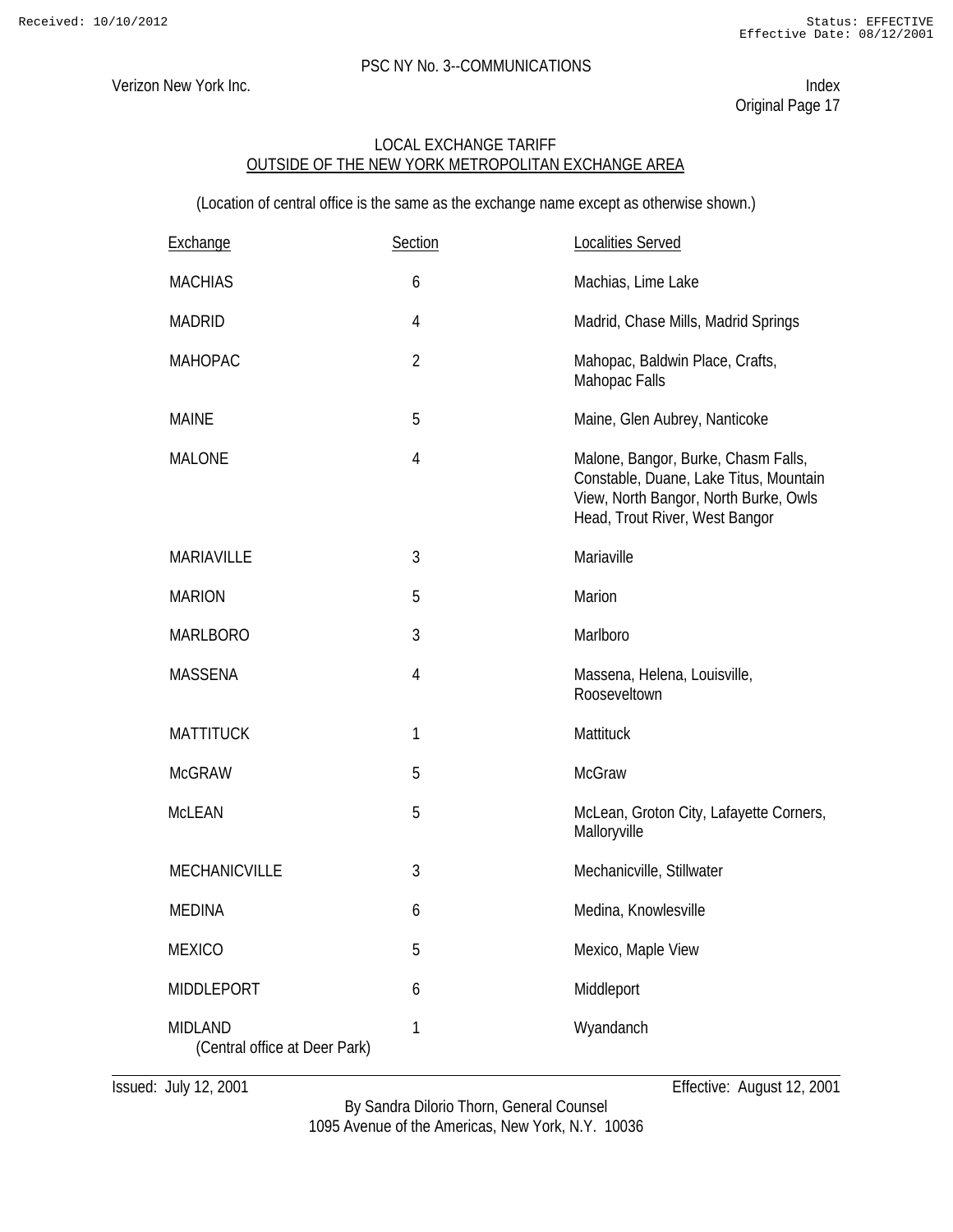Verizon New York Inc. **Index** 

Original Page 18

#### LOCAL EXCHANGE TARIFF OUTSIDE OF THE NEW YORK METROPOLITAN EXCHANGE AREA

(Location of central office is the same as the exchange name except as otherwise shown.)

| <b>Exchange</b>      | <b>Section</b> | <b>Localities Served</b>                                                               |
|----------------------|----------------|----------------------------------------------------------------------------------------|
| <b>MILFORD</b>       | $\overline{4}$ | Milford, Portlandville, Westville                                                      |
| <b>MILLBROOK</b>     | 3              | Millbrook, South Millbrook, Verbank                                                    |
| <b>MILTON</b>        | 3              | Milton                                                                                 |
| <b>MINEVILLE</b>     | 4              | Mineville, Grover Hill, Witherbee                                                      |
| <b>MINOA</b>         | 5              | Minoa, Kirkville, North Manlius                                                        |
| <b>MOIRA</b>         | 4              | Moira, Brushton, Dickinson, East<br>Dickinson                                          |
| <b>MONTAUK POINT</b> | 1              | Montauk Point                                                                          |
| <b>MONTICELLO</b>    | $\mathfrak{Z}$ | Monticello, Harris, Kiamesha, Rock Hill,<br>Sackett Lake                               |
| <b>MORAVIA</b>       | 5              | Moravia, Cascade, Genoa, Locke,<br>Montville                                           |
| <b>MORRISTOWN</b>    | $\overline{4}$ | Morristown, Brier Hill, Edgewater Park,<br>Edwardsville, Terrace Park                  |
| <b>MOUNT KISCO</b>   | $\overline{2}$ | Mount Kisco, Bedford Hills                                                             |
| <b>NANUET</b>        | $\overline{2}$ | Nanuet, Bardonia                                                                       |
| NATURAL BRIDGE       | 4              | Natural Bridge                                                                         |
| <b>NEWARK</b>        | 5              | Newark, Fairville, Port Gibson                                                         |
| <b>NEWBURGH</b>      | 3              | Newburgh, Meadowbrook, Middle Hope,<br>Orange Lake, Plattekill, Roseton, Vails<br>Gate |
| <b>NEW CITY</b>      | $\overline{2}$ | New City                                                                               |
| <b>NEWFANE</b>       | 6              | Newfane, Appleton, Burt, Olcott                                                        |

Issued: July 12, 2001 Effective: August 12, 2001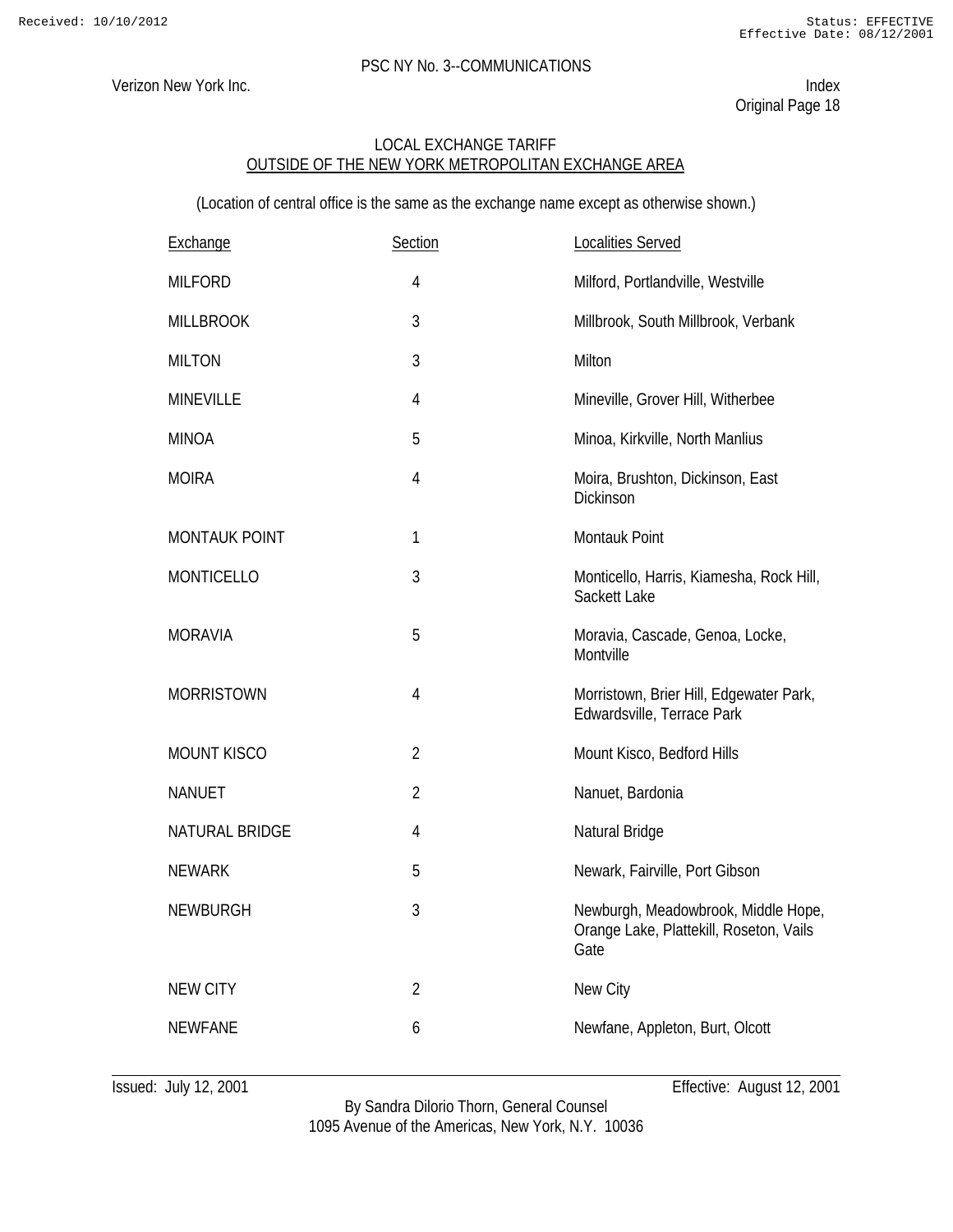# Verizon New York Inc. **Index** Original Page 19

# LOCAL EXCHANGE TARIFF OUTSIDE OF THE NEW YORK METROPOLITAN EXCHANGE AREA

| Exchange                                            | <b>Section</b> | <b>Localities Served</b>                                                                   |
|-----------------------------------------------------|----------------|--------------------------------------------------------------------------------------------|
| <b>NEWFIELD</b>                                     | 5              | Newfield, West Danby                                                                       |
| <b>NEW PALTZ</b>                                    | 3              | New Paltz, Gardiner                                                                        |
| <b>NIAGARA FALLS</b>                                | 6              | Niagara Falls, Niagara University,<br><b>Tuscarora Indian Reservation</b>                  |
| <b>NICHOLS</b>                                      | 5              | Nichols, Litchfield, Lounsberry,<br>Smithboro                                              |
| <b>NORFOLK</b>                                      | 4              | Norfolk, Raymondville                                                                      |
| <b>NORTH CLOVE</b><br>(Central office at Poughquag) | 3              | North Clove, Clove, Poughquag                                                              |
| <b>NORTH COLLINS</b>                                | 6              | North Collins, Langford, Lawton<br>Station, New Oregon                                     |
| <b>NORTHPORT</b>                                    | 1              | Northport, Asharoken, Centerport, East<br>Beach, East Northport, Eatons Neck,<br>Greenlawn |
| <b>NORTH ROSE</b>                                   | 5              | North Rose, Lake Bluff, Resort, Rose,<br>Wayne Center                                      |
| <b>NORTH SALEM</b><br>(Central office at Brewster)  | $\overline{2}$ | North Salem, Peach Lake, Salem Center                                                      |
| <b>NORWOOD</b>                                      | 4              | Norwood, North Stockholm                                                                   |
| <b>NYACK</b>                                        | $\overline{2}$ | Nyack, West Nyack                                                                          |
| <b>OAKFIELD</b>                                     | 6              | Oakfield, Alabama, Basom                                                                   |
| <b>OAK HILL</b>                                     | 3              | Oak Hill, Cooksburg, Cornwallville,<br>Durham, Medusa, Potter Hollow,<br>Preston Hollow    |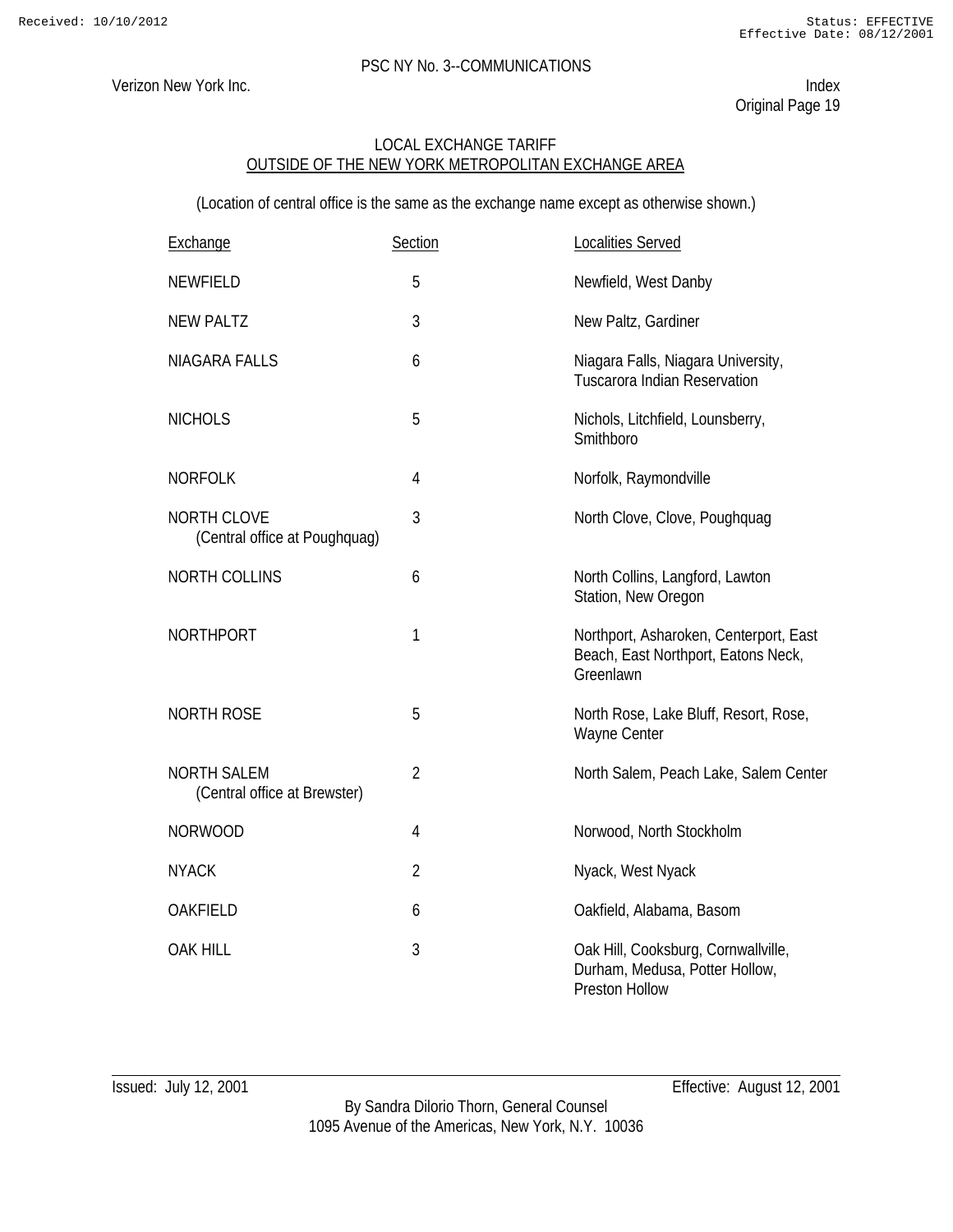Original Page 20

# LOCAL EXCHANGE TARIFF OUTSIDE OF THE NEW YORK METROPOLITAN EXCHANGE AREA

(Location of central office is the same as the exchange name except as otherwise shown.)

| Exchange                                             | <b>Section</b> | <b>Localities Served</b>                                                                                                                       |
|------------------------------------------------------|----------------|------------------------------------------------------------------------------------------------------------------------------------------------|
| <b>OGDENSBURG</b>                                    | 4              | Ogdensburg, Lisbon                                                                                                                             |
| OLEAN<br>(Central offices at<br>Olean and Portville) | 6              | Olean, Allegany, Ceres, Knapp Creek,<br>Portville, Rock City, St. Bonaventure,<br><b>Westons Mills</b>                                         |
| ONEIDA                                               | 4              | Oneida, Bennett Corners, Durhamville,<br>Fish Creek, Kenwood, Oneida Castle,<br>Oneida Valley, Sherrill, Verona, Verona<br>Station, Wampsville |
| <b>ONEONTA</b>                                       | $\overline{4}$ | Oneonta, Colliersville, Emmons,<br>Laurens, Milford Center, West<br>Davenport, West Oneonta                                                    |
| <b>ONTARIO</b>                                       | 5              | Ontario, Fruitland, Lincoln, Ontario Center                                                                                                    |
| <b>ORCHARD PARK</b>                                  | 6              | <b>Orchard Park</b>                                                                                                                            |
| <b>ORIENT</b><br>(Central office at Greenport)       | 1              | Orient                                                                                                                                         |
| <b>OSCEOLA</b>                                       | $\overline{4}$ | Osceola, Redfield                                                                                                                              |
| <b>OSSINING</b>                                      | $\overline{2}$ | Ossining, Briarcliff, Briarcliff Manor,<br>Kitchawan, Millwood, Scarborough                                                                    |
| <b>OSWEGO</b>                                        | 5              | Oswego, Minetto, Seneca Hill                                                                                                                   |
| <b>OTEGO</b>                                         | $\overline{4}$ | Otego, Wells Bridge                                                                                                                            |
| OWASCO                                               | 5              | Owasco                                                                                                                                         |
| <b>OWEGO</b>                                         | 5              | Owego, Straits Corners and Tioga<br>Center                                                                                                     |
| PALENVILLE                                           | 3              | Palenville, Kiskatom, Lawrenceville,<br>Saxton                                                                                                 |

Issued: July 12, 2001 Effective: August 12, 2001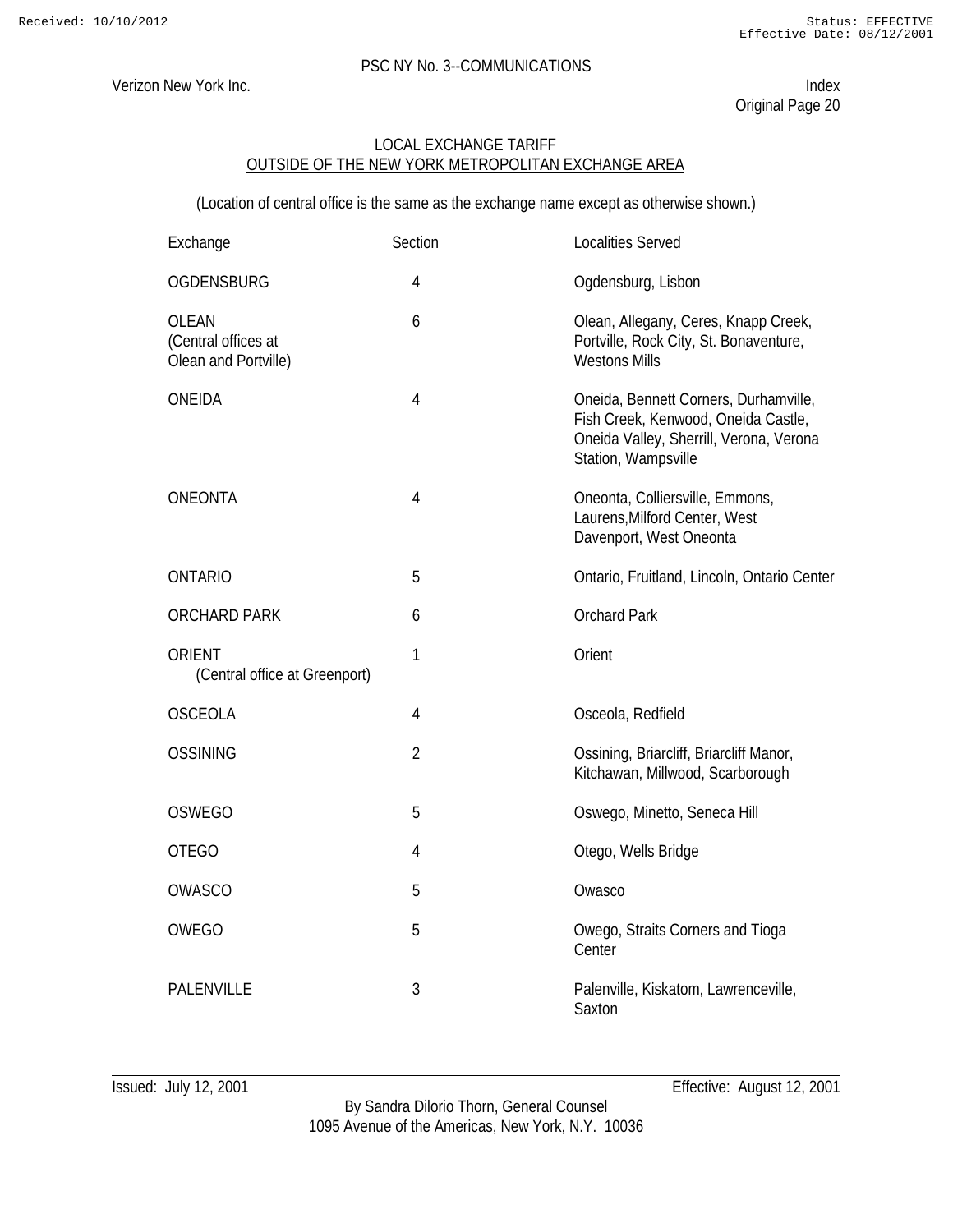Verizon New York Inc. **Index** 

Original Page 21

#### LOCAL EXCHANGE TARIFF OUTSIDE OF THE NEW YORK METROPOLITAN EXCHANGE AREA

(Location of central office is the same as the exchange name except as otherwise shown.)

| <b>Exchange</b>                          | <b>Section</b> | <b>Localities Served</b>                                                               |
|------------------------------------------|----------------|----------------------------------------------------------------------------------------|
| PALMYRA                                  | 5              | Paymyra, East Palmyra, Walworth                                                        |
| <b>PARISH</b>                            | 5              | Parish, Colosse, West Amboy                                                            |
| <b>PATCHOGUE</b>                         | 1              | Patchogue, Holtsville, Medford                                                         |
| <b>PATTERSON</b>                         | $\overline{2}$ | Patterson, Holmes, Towners                                                             |
| <b>PAWLING</b>                           | 3              | Pawling, Quaker Hill                                                                   |
| <b>PEARL RIVER</b>                       | $\overline{2}$ | <b>Pearl River</b>                                                                     |
| PECONIC                                  | 1              | Peconic, Cutchogue, Nassau Point,<br>New Suffolk                                       |
| PEEKSKILL                                | $\overline{2}$ | Peekskill, Buchanan, Crompond,<br>Crugers, Montrose, Verplanck                         |
| PENDLETON<br>(Central Office at Amherst) | 6              | Pendleton                                                                              |
| <b>PENN YAN</b>                          | 5              | Penn Yan, Bluff Point, Dresden,<br>Keuka Park                                          |
| <b>PERU</b>                              | $\overline{4}$ | Peru, Arnold, Harkness, Laphams,<br>Peasleeville, Schuyler Falls                       |
| PHILADELPHIA                             | 4              | Philadelphia                                                                           |
| PHILMONT                                 | 3              | Philmont, Mellenville                                                                  |
| <b>PHOENICIA</b>                         | $\mathfrak{Z}$ | Phoenicia, Bushnellsville, Chichester,<br>Lanesville, Mount Pleasant, Mount<br>Tremper |
| PIERMONT<br>(Central office at Sparkill) | $\overline{2}$ | Piermont, Blauvelt, Orangeburg,<br>Palisades, Shanks Village, Sparkill,<br>Tappan      |
| <b>PITTSTOWN</b>                         | 3              | Pittstown, Boyntonville, Raymertown                                                    |
|                                          |                |                                                                                        |

Issued: July 12, 2001 Effective: August 12, 2001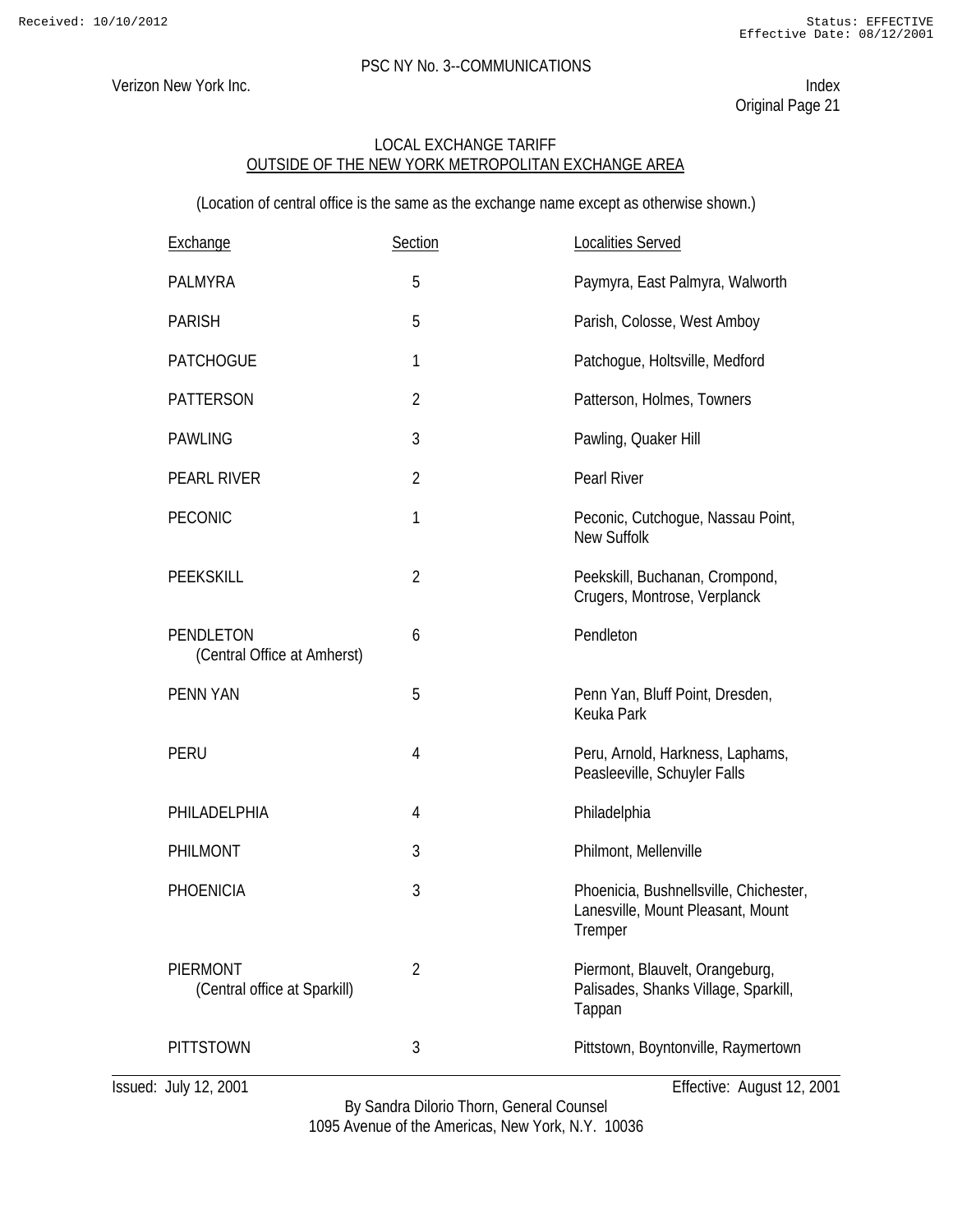Verizon New York Inc. **Index** 

Original Page 22

#### LOCAL EXCHANGE TARIFF OUTSIDE OF THE NEW YORK METROPOLITAN EXCHANGE AREA

(Location of central office is the same as the exchange name except as otherwise shown.)

| Exchange                                                  | Section        | <b>Localities Served</b>                                                                                                                                                      |
|-----------------------------------------------------------|----------------|-------------------------------------------------------------------------------------------------------------------------------------------------------------------------------|
| PLATTSBURGH                                               | 4              | Plattsburgh, Beekmantown, Bluff Point,<br>Cliff Haven, Cumberland Head, East<br>Beekmantown, Morrisonville, Purdy's<br>Mills, South Plattsburgh, Valcour,<br>West Plattsburgh |
| PLEASANT VALLEY                                           | 3              | Pleasant Valley                                                                                                                                                               |
| PLEASANTVILLE                                             | $\overline{2}$ | Pleasantville, Hawthorne, Thornwood                                                                                                                                           |
| POPLAR RIDGE                                              | 5              | Poplar Ridge, Aurora, Ensenore, King<br>Ferry, Ledyard, Levanna, Scipio,<br>Scipioville, Sherwood, Venice Center                                                              |
| PORT HENRY                                                | 4              | Port Henry, Cheever, Moriah, Moriah<br>Center                                                                                                                                 |
| PORT JEFFERSON                                            | 1              | Port Jefferson, Port Jefferson<br>Station, Miller Place                                                                                                                       |
| <b>POTSDAM</b>                                            | $\overline{4}$ | Potsdam, Colton, Eben, Hannawa Falls,<br>Joe Indian Pond, Parishville, Sanfordville,<br>Sissonville, South Colton, West Stockholm                                             |
| <b>POUGHKEEPSIE</b>                                       | 3              | Poughkeepsie, Arlington, Red Oaks Mill                                                                                                                                        |
| <b>POUND RIDGE</b><br>(Central office at Bedford Village) | $\overline{2}$ | Pound Ridge                                                                                                                                                                   |
| <b>PRATTSVILLE</b>                                        | 3              | Prattsville                                                                                                                                                                   |
| <b>PUTNAM</b>                                             | 4              | Putnam, Glenburnie, Putnam Station,<br><b>Wrights Corners</b>                                                                                                                 |
| QUOGUE<br>(Central office at Westhampton)                 | 1              | Quogue, East Quogue                                                                                                                                                           |
| <b>RANSOMVILLE</b>                                        | 6              | Ransomville                                                                                                                                                                   |

Issued: July 12, 2001 Effective: August 12, 2001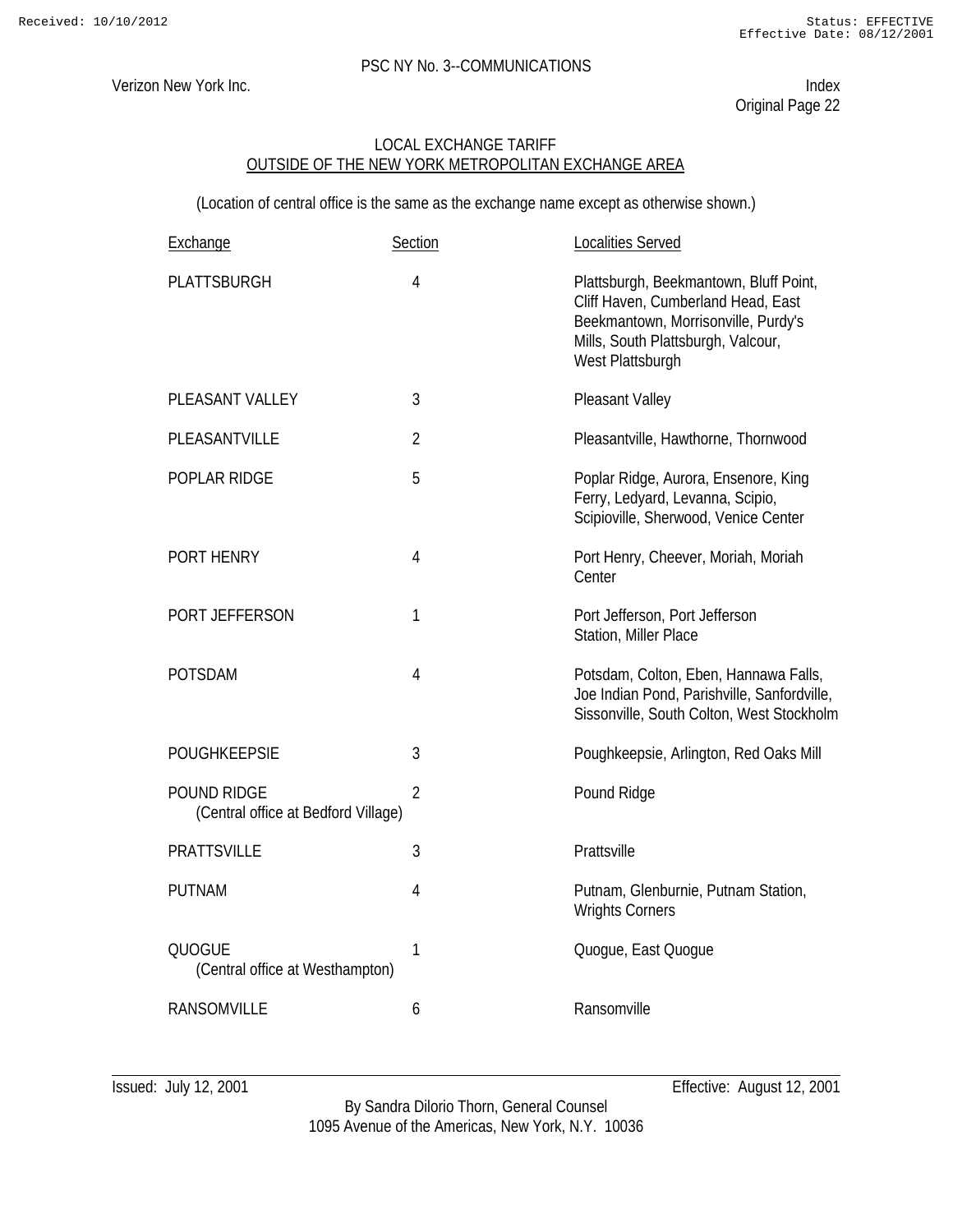#### Verizon New York Inc. **Index** Original Page 23

# LOCAL EXCHANGE TARIFF OUTSIDE OF THE NEW YORK METROPOLITAN EXCHANGE AREA

(Location of central office is the same as the exchange name except as otherwise shown.)

| Exchange                 | <b>Section</b> | <b>Localities Served</b>                                                                                            |
|--------------------------|----------------|---------------------------------------------------------------------------------------------------------------------|
| <b>RED CREEK</b>         | 5              | <b>Red Creek</b>                                                                                                    |
| RICHFIELD SPRINGS        | 4              | Richfield Springs, Canadarago Lake,<br>Jordanville, Richfield, Schuyler Lake,<br>Springfield Center, Vanhornesville |
| RICHMONDVILLE            | 4              | Richmondville, West Richmondville                                                                                   |
| <b>RIVERHEAD</b>         | 1              | Riverhead, Baiting Hollow, Calverton,<br>Flanders, Manorville                                                       |
| <b>ROME</b>              | $\overline{4}$ | Rome, Bartlett, Glenmore, Lee Center,<br>Stokes, Taberg                                                             |
| <b>RONKONKOMA</b>        | 1              | Ronkonkoma, Holbrook, Lake<br>Ronkonkoma                                                                            |
| <b>ROSENDALE</b>         | 3              | Rosendale, Binnewater, Rifton, Tillson                                                                              |
| <b>ROUND LAKE</b>        | 3              | Round Lake                                                                                                          |
| <b>ROXBURY</b>           | 4              | Roxbury, Denver, Halcottsville, Vega                                                                                |
| <b>RUSHFORD</b>          | 6              | Rushford                                                                                                            |
| <b>SACKETS HARBOR</b>    | 4              | Sackets Harbor                                                                                                      |
| <b>SAG HARBOR</b>        | 1              | Sag Harbor, North Haven                                                                                             |
| <b>SAINT JAMES</b>       | 1              | Saint James                                                                                                         |
| <b>SAINT REGIS FALLS</b> | 4              | Saint Regis Falls, Dickinson Center,<br>Gile, Santa Clara                                                           |
| SALAMANCA                | 6              | Salamanca, Great Valley, Humphrey,<br><b>Kill Buck</b>                                                              |
| <b>SALEM</b>             | 3              | Salem, East Greenwich, Shushan                                                                                      |
|                          |                |                                                                                                                     |

Issued: July 12, 2001 Effective: August 12, 2001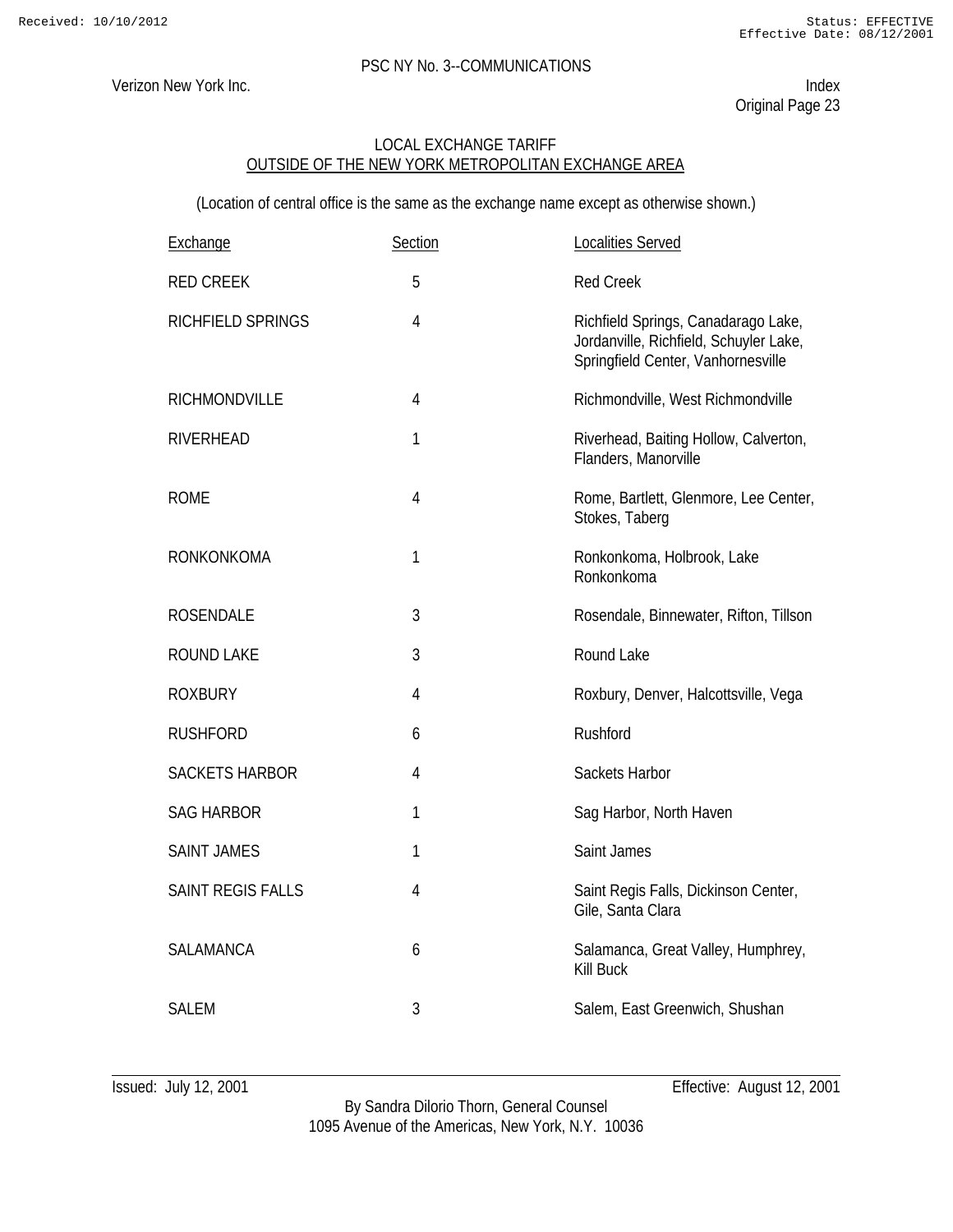Verizon New York Inc. **Index** 

Original Page 24

#### LOCAL EXCHANGE TARIFF OUTSIDE OF THE NEW YORK METROPOLITAN EXCHANGE AREA

| Exchange                                                                   | <b>Section</b> | (Location of central office is the same as the exchange name except as otherwise shown.)<br><b>Localities Served</b>                                                               |
|----------------------------------------------------------------------------|----------------|------------------------------------------------------------------------------------------------------------------------------------------------------------------------------------|
| SARANAC                                                                    | 4              | Saranac, Cadyville, Clayburg, Goldsmith,<br>Moffittsville, Picketts Corners, Redford,<br>Russia Station                                                                            |
| <b>SARANAC LAKE</b>                                                        | $\overline{4}$ | Saranac Lake, Bloomingdale, Harriets-<br>town, Lake Clear Junction, Lake<br>Kushaqua, Loon Lake, Onchiota, Ray<br>Brook, Saranac Inn, Trudeau, Upper<br>Saranac Lake, Vermontville |
| SARATOGA SPRINGS                                                           | 3              | Saratoga Springs, Middle Grove, Wilton                                                                                                                                             |
| <b>SAUGERTIES</b>                                                          | 3              | Saugerties, Glasco, Mount Marion, West<br>Camp, West Saugerties                                                                                                                    |
| SAVONA                                                                     | 5              | Savona, Bradford, Sonora                                                                                                                                                           |
| <b>SAYVILLE</b>                                                            | 1              | Sayville, Bohemia, Idle Hour, Oakdale,<br>West Sayville                                                                                                                            |
| <b>SCHENECTADY</b><br>(Central offices at<br>Schenectady and Clifton Park) | 3              | Schenectady, Ballston Lake, Burnt<br>Hills, Clifton Park, Halfmoon,<br>Niskayuna (portion west of Lisha Kill),<br>Rexford, Scotia, Vischer Ferry                                   |
| <b>SCHENEVUS</b>                                                           | 4              | Schenevus, Elk Creek, Maryland,<br>Westford                                                                                                                                        |
| <b>SCHROON LAKE</b>                                                        | 4              | Schroon Lake, Blue Ridge, North Hudson,<br>Schroon River, Severance, South Schroon                                                                                                 |
| <b>SCHUYLERVILLE</b>                                                       | 3              | Schuylerville, Fort Miller, Thomson,<br>Victory                                                                                                                                    |
| <b>SELDEN</b><br>(Central office at Patchoque)                             | 1              | Selden, Coram, Farmingville, Selden<br>Heights                                                                                                                                     |
| <b>SEMPRONIUS</b>                                                          | 5              | Sempronius, Dresserville, Kelloggsville,<br>New Hope                                                                                                                               |
| <b>SENECA FALLS</b>                                                        | 5              | Seneca Falls, Tyre                                                                                                                                                                 |
|                                                                            |                |                                                                                                                                                                                    |

Issued: July 12, 2001 Effective: August 12, 2001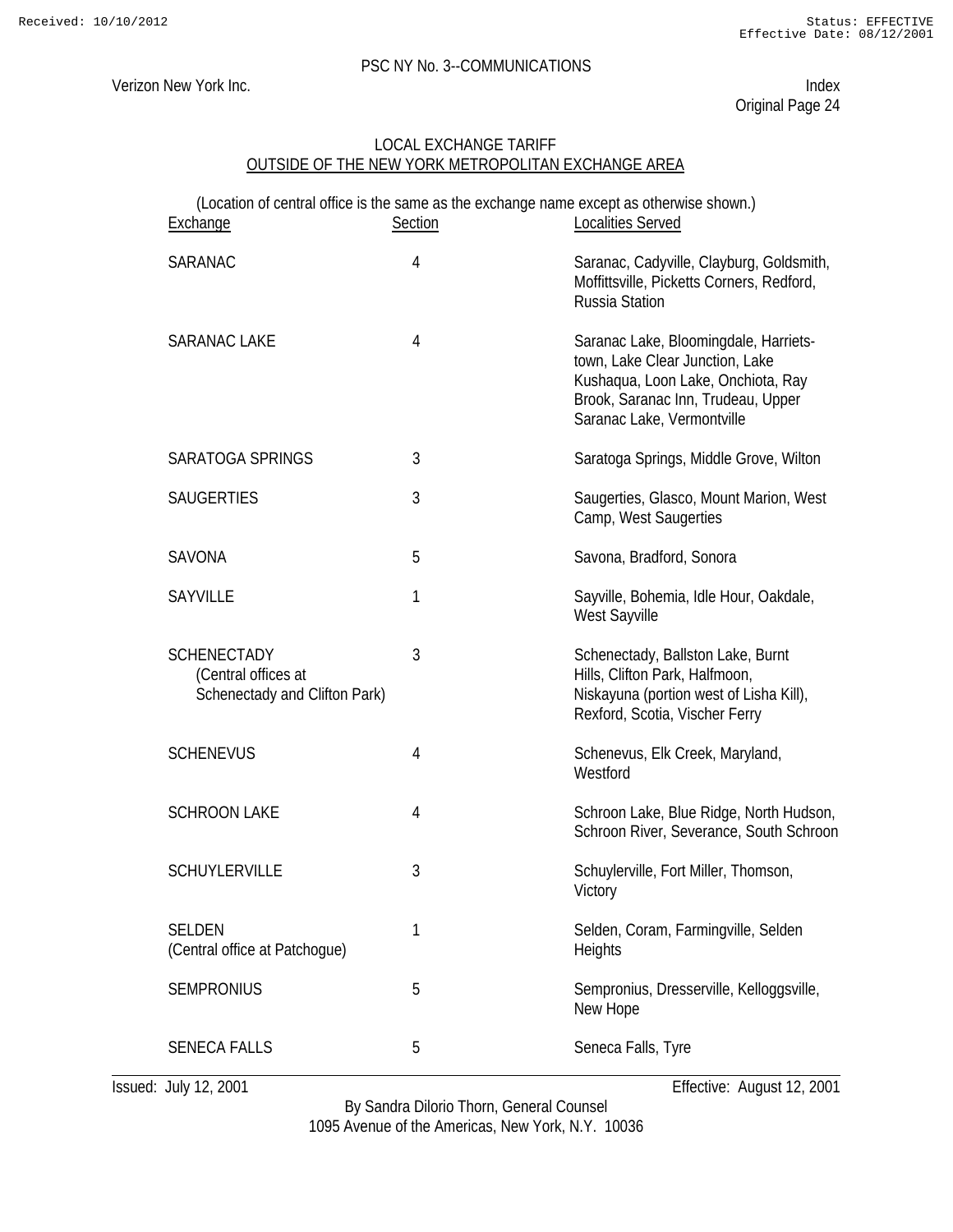Verizon New York Inc. **Index** 

Original Page 25

#### LOCAL EXCHANGE TARIFF OUTSIDE OF THE NEW YORK METROPOLITAN EXCHANGE AREA

| Exchange                                                      | <b>Section</b> | (Location of central office is the same as the exchange name except as otherwise shown.)<br><b>Localities Served</b> |
|---------------------------------------------------------------|----------------|----------------------------------------------------------------------------------------------------------------------|
| <b>SHARON SPRINGS</b>                                         | $\overline{4}$ | Sharon Springs, Argusville, Sharon                                                                                   |
| SHELTER ISLAND                                                | 1              | Shelter Island, Dering Harbor, Shelter<br><b>Island Heights</b>                                                      |
| <b>SHOKAN</b>                                                 | 3              | Shokan, Boiceville, Brodhead,<br>Krumville, Olive Bridge, Samsonville,<br>West Shokan                                |
| SHOREHAM                                                      | 1              | Shoreham, North Shore Beach, Rocky<br>Point, Sound Beach, The Terraces                                               |
| <b>SILVER CREEK</b>                                           | 6              | Silver Creek, Hanford Bay, Irving,<br>Sunset Bay Park                                                                |
| <b>SKANEATELES</b>                                            | 5              | Skaneateles, Mottville, Skaneateles Falls                                                                            |
| <b>SLOATSBURG</b>                                             | $\overline{2}$ | Sloatsburg, Eagle Valley, Ramapo,<br>Sterlington                                                                     |
| SMITHTOWN                                                     | 1              | Smithtown, Hauppauge, Nesconset,<br>Smithtown Branch                                                                 |
| SODUS                                                         | 5              | Sodus, Alton, Joy, Sodus Center, Sodus<br>Point, South Sodus, Wallington, Zurich                                     |
| SOUTHAMPTON                                                   | 1              | Southampton, North Sea                                                                                               |
| <b>SOUTH BETHLEHEM</b><br>(Central office at Beckers Corners) | 3              | South Bethlehem, Beckers Corners,<br><b>Selkirk</b>                                                                  |
| <b>SOUTH DAYTON</b>                                           | 6              | South Dayton                                                                                                         |
| SOUTHOLD                                                      | 1              | Southold                                                                                                             |
| <b>SOUTH RIPLEY</b>                                           | 6              | South Ripley                                                                                                         |
| <b>SOUTH SALEM</b>                                            | $\overline{2}$ | South Salem, Cross River, Waccabuc Lake                                                                              |

Issued: July 12, 2001 Effective: August 12, 2001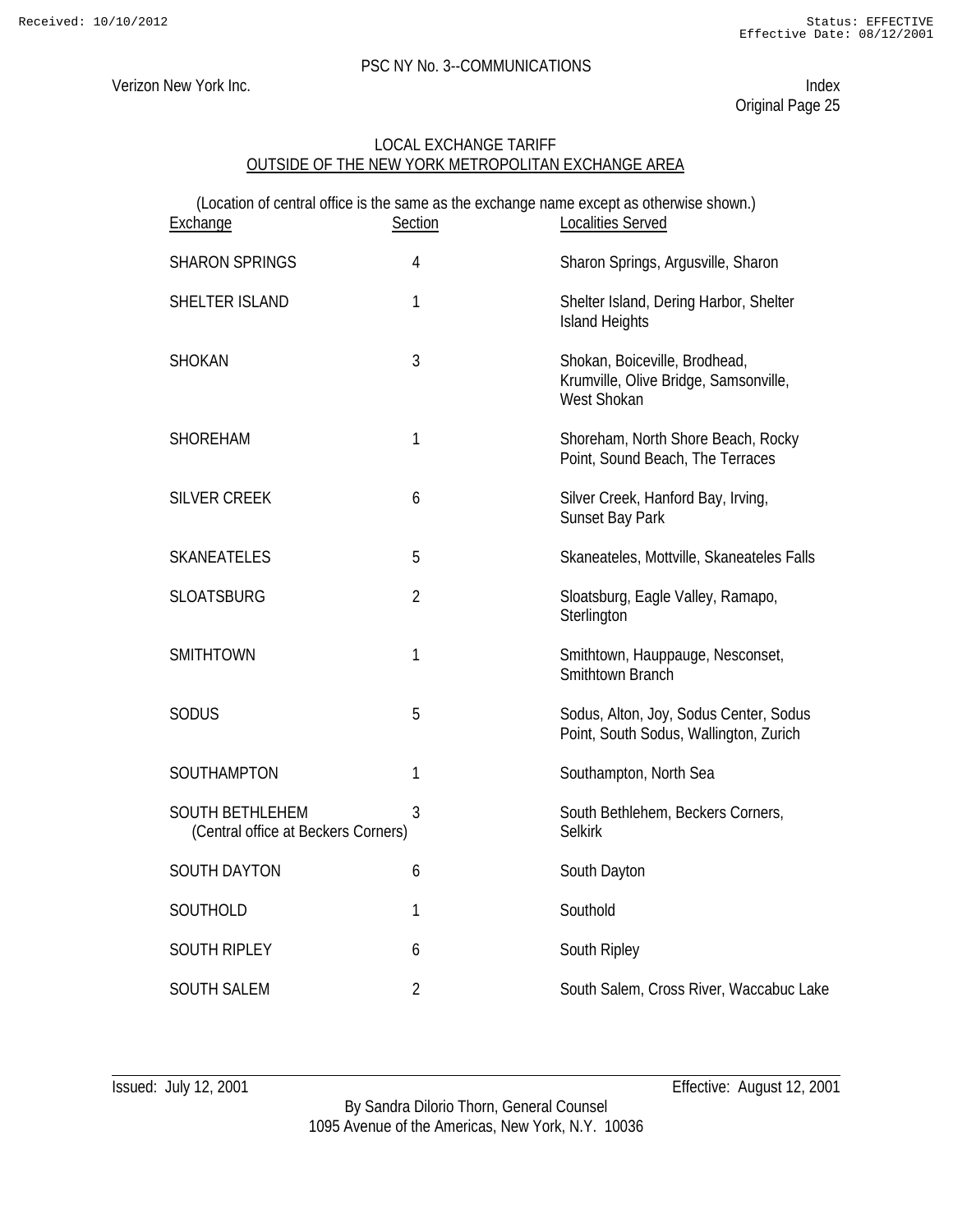Verizon New York Inc. **Index** 

Original Page 26

#### LOCAL EXCHANGE TARIFF OUTSIDE OF THE NEW YORK METROPOLITAN EXCHANGE AREA

(Location of central office is the same as the exchange name except as otherwise shown.)

| Exchange                                                                       | <b>Section</b> | <b>Localities Served</b>                                                                                                       |
|--------------------------------------------------------------------------------|----------------|--------------------------------------------------------------------------------------------------------------------------------|
| <b>SPRING VALLEY</b><br>(Central Offices at Spring Valley<br>and Pomona)       | $\overline{2}$ | Spring Valley, Hillcrest, Ladentown,<br>Monsey, Mount Ivy, Pomona, Viola                                                       |
| SPRINGVILLE                                                                    | 6              | Springville, East Concord                                                                                                      |
| <b>STAMFORD</b>                                                                | 4              | Stamford, Harpersfield, Jefferson,<br>NorthHarpersfield, South Jefferson,<br>Harpersfield                                      |
| STANFORDVILLE                                                                  | 3              | Stanfordville                                                                                                                  |
| <b>STAR LAKE</b>                                                               | $\overline{4}$ | Star Lake, Benson Mines, Cranberry Lake,<br>Fine, Newton Falls, Oswegatchie,<br>Wanakena                                       |
| <b>STONY BROOK</b><br>(Central office at Setauket)                             | 1              | Stony Brook, East Setauket, Old Field,<br>Setauket                                                                             |
| <b>SUFFERN</b>                                                                 | $\overline{2}$ | Suffern, Hillburn, Tallman                                                                                                     |
| <b>SYLVAN BEACH</b><br>(Central office at Verona Beach)                        | 4              | Sylvan Beach, Verona Beach                                                                                                     |
| <b>SYRACUSE</b><br>(Central offices at Syracuse,<br>North Syracuse and Solvay) | 5              | Syracuse, DeWitt, East Syracuse,<br>Jamesville, Mattydale, Nedrow, North<br>Syracuse, Onondaga Hill, Solvay, South<br>Onondaga |
| <b>TANNERSVILLE</b>                                                            | 3              | Tannersville, Catskill Mountain House,<br>East Jewett, Elka Park, Haines Falls,<br>Kaaterskill, Onteora Park, Platte Clove     |
| <b>THERESA</b>                                                                 | 4              | Theresa                                                                                                                        |
| TICONDEROGA                                                                    | 4              | Ticonderoga, Chilson, Eagle Lake, Fort<br>Ticonderoga, Montcalm Landing, Paradox                                               |
| <b>TONAWANDA</b><br>(Central office at North Tonawanda)                        | 6              | Tonawanda, North Tonawanda                                                                                                     |

Issued: July 12, 2001 Effective: August 12, 2001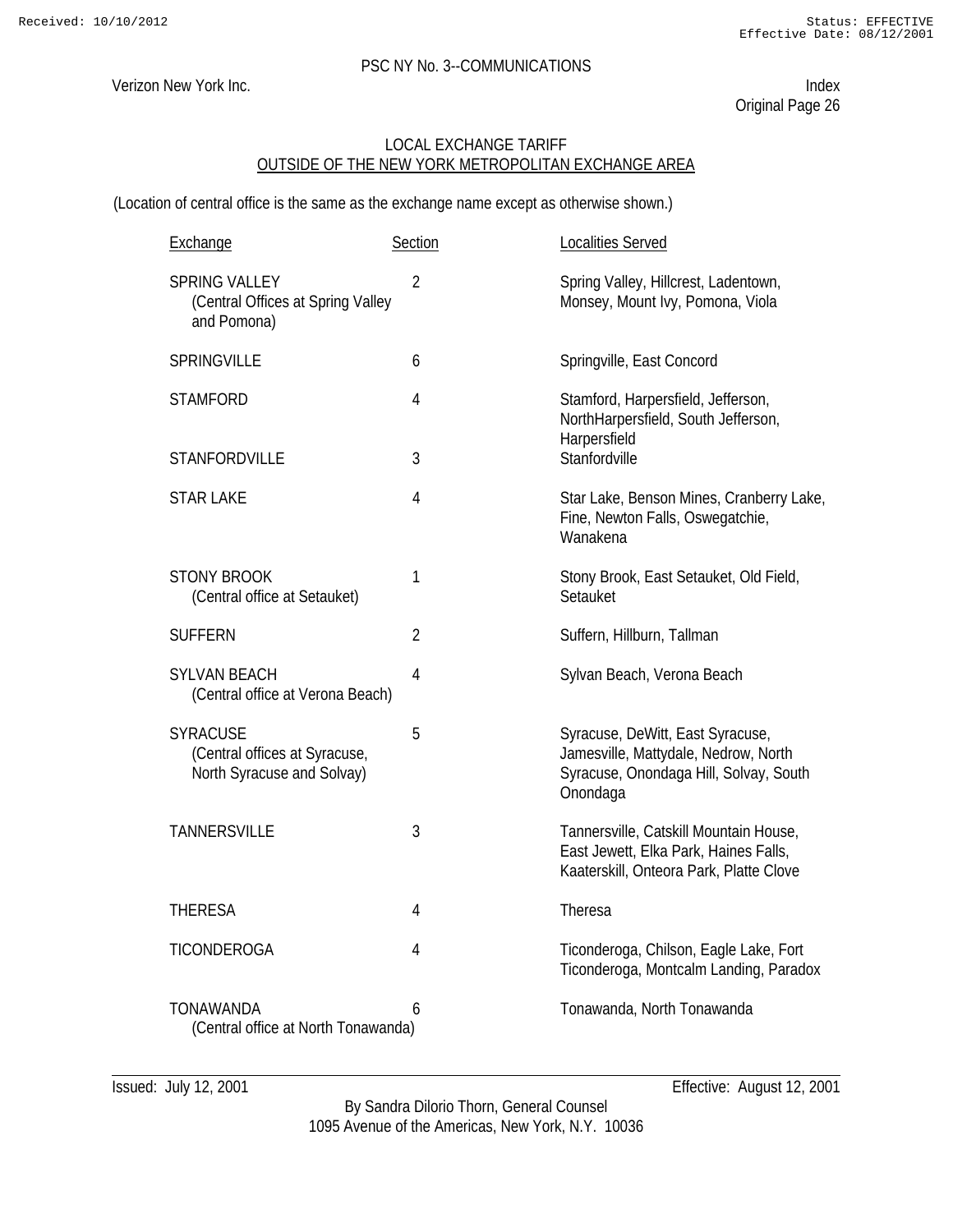#### LOCAL EXCHANGE TARIFF OUTSIDE OF THE NEW YORK METROPOLITAN EXCHANGE AREA

(Location of central office is the same as the exchange name except as otherwise shown.)

| Exchange                                                          | <b>Section</b> | <b>Localities Served</b>                                                                                                                                                              |
|-------------------------------------------------------------------|----------------|---------------------------------------------------------------------------------------------------------------------------------------------------------------------------------------|
| <b>TROY</b><br>(Central offices at Troy<br>and Central Brunswick) | 3              | Troy, Barberville, Center Brunswick,<br>Cohoes, Cropseyville, Eagle Mills,<br>East Poestenkill, Grafton, Green Island,<br>Melrose, Poestenkill, Waterford,<br>Watervliet, Wynantskill |
| <b>TULLY</b>                                                      | 5              | Tully, Apulia Station, Assembly Park,<br>Otisco, Tully Lake Park, Vesper                                                                                                              |
| <b>TUPPER LAKE</b>                                                | 4              | Tupper Lake, Childwold, Conifer,<br>Faust, Horseshoe, Kildare, Moody,<br>Piercefield, Tupper Lake Junction,<br>Wawbeek                                                                |
| <b>TUXEDO</b>                                                     | $\overline{2}$ | Tuxedo, Arden, Southfields, Tuxedo<br>Park, Bear Mountain--Harriman Park<br>(that portion along the Orange Turnpike)                                                                  |
| <b>UNION SPRINGS</b>                                              | 5              | <b>Union Springs</b>                                                                                                                                                                  |
| <b>UTICA</b><br>(Central offices at<br>Whitesboro and Willowvale) | 4              | tica, Chadwicks, New Hartford,<br>New York Mills, Oriskany,<br>Utica,<br>Sauquoit, Washington Mills, Whitesboro,<br>Willowvale, Yorkville                                             |
| <b>VALLEY FALLS</b>                                               | 3              | Valley Falls, Johnsonville, Schaghticoke,<br>Tomhannock                                                                                                                               |
| VARYSBURG                                                         | 6              | Varysburg, Johnsonburg, North Java                                                                                                                                                    |
| <b>VOORHEESVILLE</b>                                              | 3              | Voorheesville                                                                                                                                                                         |
| <b>WADDINGTON</b>                                                 | 4              | Waddington                                                                                                                                                                            |
| <b>WADING RIVER</b><br>(Central office at Shoreham) Wildwood      | 1              | Wading River, Lake Panamoka,                                                                                                                                                          |
| WANAKAH                                                           | 6              | Wanakah, Athol Springs, Lakeview,<br>North Evans                                                                                                                                      |

Issued: July 12, 2001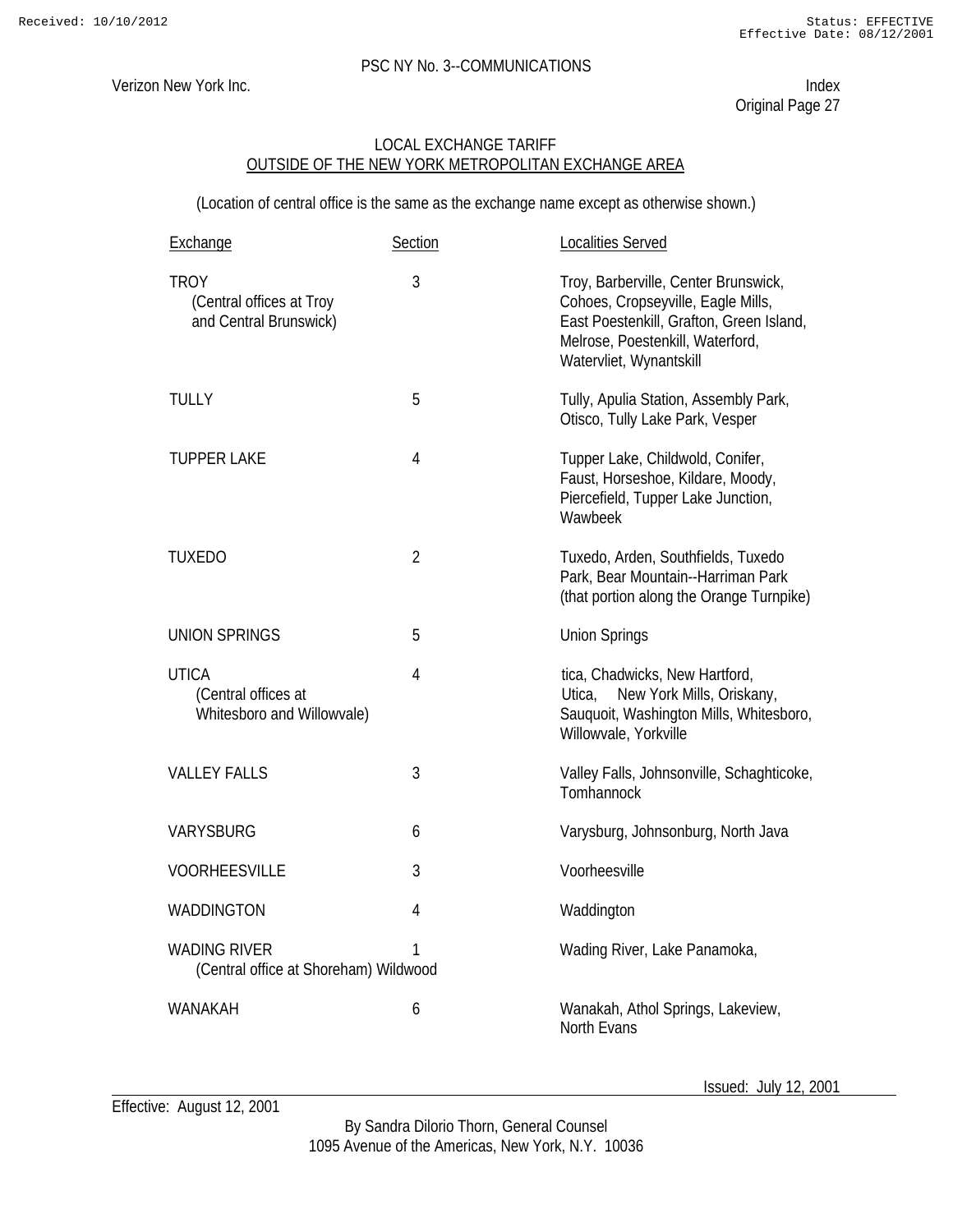Verizon New York Inc. **Index** 

Original Page 28

#### LOCAL EXCHANGE TARIFF OUTSIDE OF THE NEW YORK METROPOLITAN EXCHANGE AREA

(Location of central office is the same as the exchange name except as otherwise shown.)

| Exchange                                                                                  | <b>Section</b> | <b>Localities Served</b>                                                                                                |
|-------------------------------------------------------------------------------------------|----------------|-------------------------------------------------------------------------------------------------------------------------|
| <b>WAPPINGERS FALLS</b>                                                                   | $\mathfrak{Z}$ | Wappingers Falls, Hughsonville, New<br>Hamburg                                                                          |
| WARRENSBURG                                                                               | 4              | Warrensburg, Athol, Thurman                                                                                             |
| <b>WATERLOO</b>                                                                           | 5              | Waterloo                                                                                                                |
| <b>WATER MILL</b><br>(Central office at Southampton)                                      | 1              | <b>Water Mill</b>                                                                                                       |
| <b>WATERPORT</b>                                                                          | 6              | Waterport, Carlton, Carlton Station,<br>Kent, Point Breeze                                                              |
| WATERTOWN                                                                                 | 4              | Watertown, Black River, Brownville,<br>Burrs Mills, Calcium, Felts Mills, Glen<br>Park, Pine Camp, Rices, South Rutland |
| <b>WATKINS GLEN</b>                                                                       | 5              | Watkins Glen, Montour Falls, Moreland,<br>Reading Center, Rock Stream,<br>Townsend                                      |
| WAVERLY                                                                                   | 5              | Waverly, Barton, Glencairn                                                                                              |
| WEEDSPORT                                                                                 | 5              | Weedsport                                                                                                               |
| WELLSVILLE                                                                                | 6              | Wellsville, Allentown, Alma, Scio,<br>Shongo, Stannard                                                                  |
| <b>WEST COMMACK</b><br>(Central offices at East Northport,<br>Smithtown and West Commack) | 1              | West Commack, Dix Hills, Elwood                                                                                         |
| WESTERLO<br>(Central office at Van<br>Leuvans Corners)                                    | 3              | Westerlo, Dormansville, Rensselaerville                                                                                 |
| WESTHAMPTON                                                                               | 1              | Westhampton, Westhampton Beach                                                                                          |
| <b>WEST SENECA</b><br>(Central office at Ebenezer)                                        | 6              | Gardenville, Ebenezer                                                                                                   |

Issued: July 12, 2001 Effective: August 12, 2001